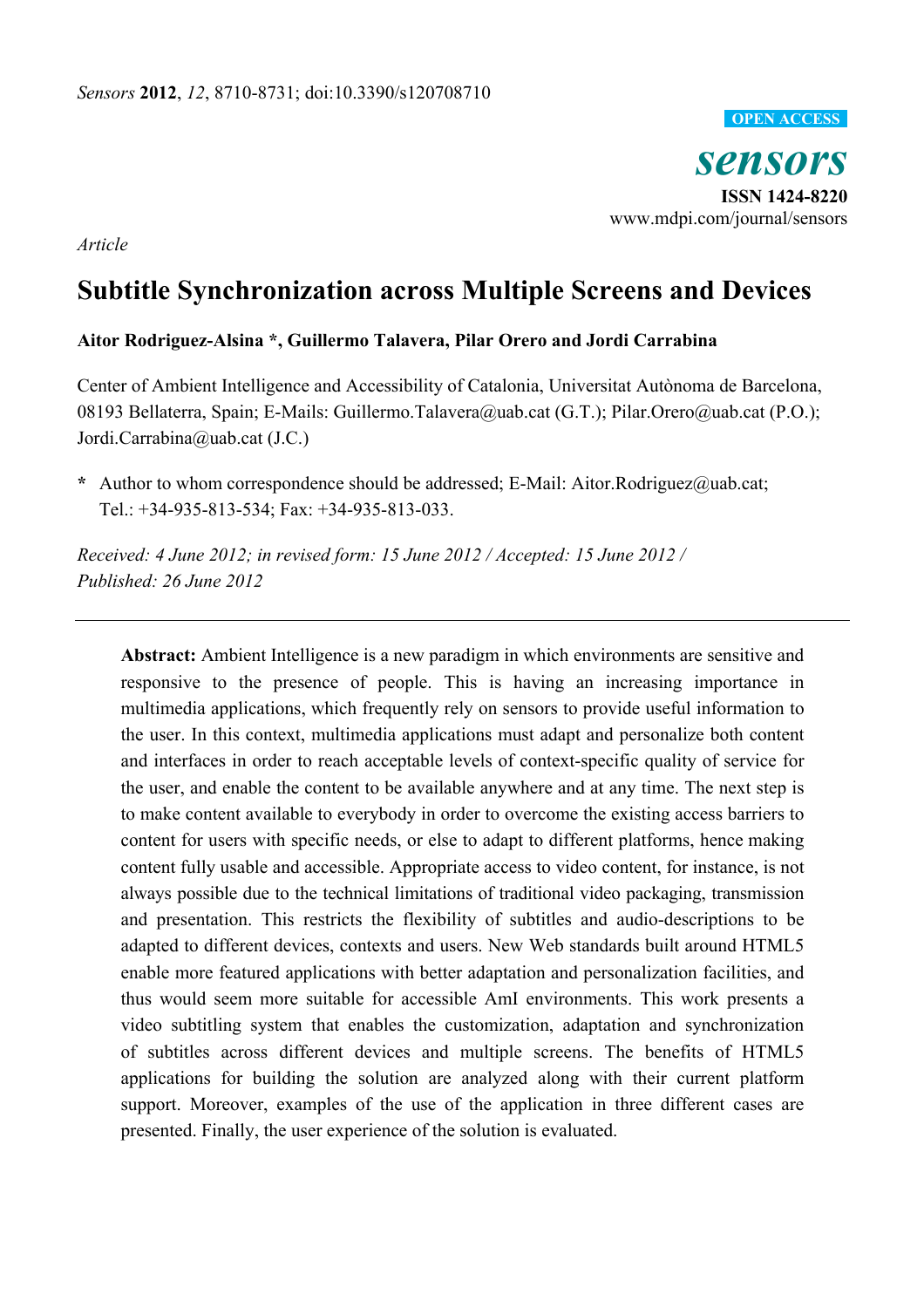**Keywords:** Ambient Intelligence; accessibility; HTML5; subtitling; multimedia synchronization; SMIL

# **1. Introduction**

Multimedia applications are a key factor in Ambient Intelligence (AmI) environments in which products and services are responsive to the user context, offering a rich variety of applications in the professional and consumer domains. Both sensors included in the environment and devices can provide context information (connected devices, light conditions, noise levels *etc*.) and user information (profile, presence, movements *etc*.) in order to enhance the adaptability of the system to the needs of the user, thus enabling content to be available anywhere and at any time [1]. Nowadays, hearing and sight are the most natural ways of engaging in user interaction, and multimedia applications must also dynamically adapt to different users who may well have different sensorial capacities. Proper access to content within AmI environments also ensures that content is available to anybody. As with any multimedia context, in these environments, subtitles are one of the key elements for providing fast and efficient access to video content. Subtitles or captions, as a specific text type, offer a multifunctional service for breaking down the many barriers related to language and sound. The former are known as "interlingual subtitles", which translate the language of the original version to the language of the target audience. The latter (labeled "intralingual subtitles") are better known as subtitles or captions for the deaf and hard of hearing (SDHH). While in some cases, intralingual subtitles may also translate the language, SDHH usually render into written form that which is spoken on screen, together with all the sounds which are present in the audiovisual text, including music and lyrics. Their function goes beyond mere media accessibility and enters the realm of social integration, and of education, since they are powerful teaching tools for non-native speakers, for learning literacy and language, and for highlighting topics which are of particular relevance. Whilst there is general agreement as to the positive role of subtitles in language learning, their function is in fact far more beneficial than expected. Recent experiments [2] have shown how attention is heightened when subtitles are present; whilst there is an initial negative reaction to a double visual input and information overload, visual images and subtitles coexist, demanding a higher cognitive processing. Recent research [3] has shown how subtitles have further functions and are now entering the realms of language therapy and remedial education. Subtitle services enrich AmI environments by providing the appropriate complementary information at the appropriate time and in the appropriate place, depending on the user's needs, context and the devices available to the user in a specific environment. However, the mechanisms for subtitle presentation within AmI environments (as well as other accessibility services such as audio-description and sign language) do not yet conform to the accessibility requirements of specific user groups. At home, where users share and interact with a variety of smart devices (e.g., TVs, mobiles, tablets, PCs, laptops, consoles *etc*.), in order to access video content, the underlying technological differences between connected devices can be overcome through content adaptation techniques [4] and the use of web-based technologies. This enables the implementation of more ubiquitous systems via the widespread support of web applications across the variety of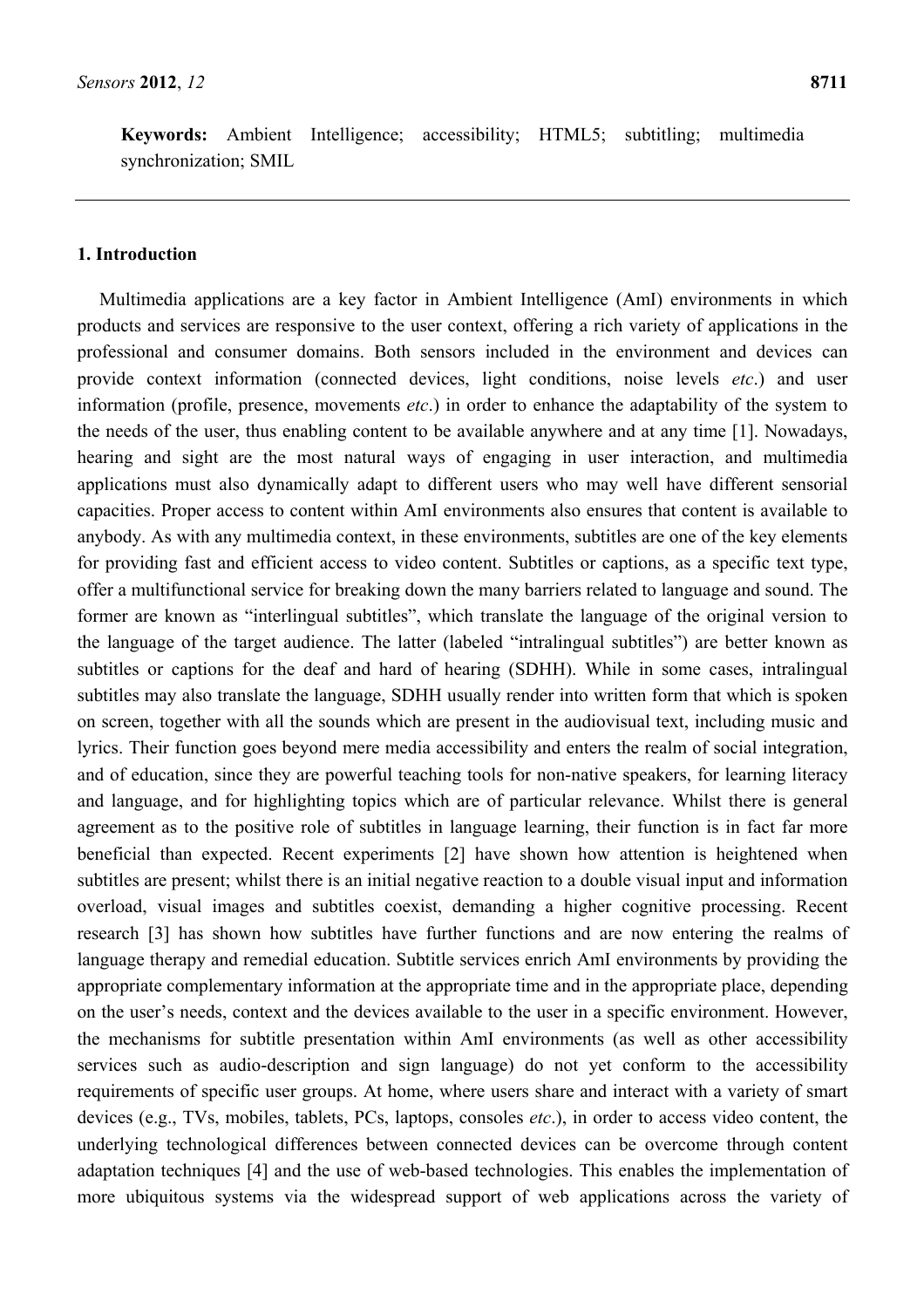proprietary runtime environments provided by device manufacturers. However, most of the web video content which is consumed does not include selectable subtitles, and non-standard embedded video players do not allow for the independent management of subtitles with the aim of enabling adaptation to the accessibility requirements of the user (or application). Most subtitles distributed on the Internet are described in text files that follow the SubRip (.SRT) format, considered to be "perhaps the most basic of all subtitle formats" [5]. Figure 1 shows an example of a .SRT file. Each subtitle entry consists of the subtitle number, the time at which the subtitle should appear on screen, the subtitle itself, and a blank line to indicate the subtitle's end.

**Figure 1.** Example of subtitles defined using the SubRip (.SRT) format.

```
1 
00:00:20,000 --> 00:00:24,400Altocumulus clouds occur between six thousand 
2 
00:00:24,600 --> 00:00:27,800and twenty thousand feet above ground level.
```
While the standardization of subtitles as part of HTML5 video and audio components is still being debated [6], novel approaches for video subtitling within web-based environments are required for the exploration of video accessibility within AmI environments. This article presents an alternative design strategy for implementing customizable subtitle systems for a variety of platforms and devices. It takes advantage of the native support for Scalable Vector Graphics (SVG) and the Synchronized Multimedia Integration Language (SMIL) [7] within HTML5 documents for presenting synchronized subtitles on any web-capable device with the appropriate browser. The current platform's support for the proposed solution is also analyzed, both for desktop environments and for those of mobile and TV. Furthermore, in order to demonstrate the viability and support for the proposed solution, three instances for the use of the application for video subtitling have been created: (1) a web widget to extend the functionality of an HTML5 video component, enabling user modifications to the language and format of the subtitles; (2) an add-on for smart TV platforms that improves subtitle readability when the user interface combines video with other interactive content; and (3) a mobile application to enable multi-screen capabilities within a home environment (as an example of an AmI environment) to receive TV subtitles on the mobile device regardless of the native runtime of the device.

The rest of the article is structured as follows: Section 2 analyzes the pros and cons of deploying Web applications compared to native applications; Section 3 presents an approach to synchronizing web-based video subtitles using SVG and SMIL; Section 4 analyzes the current platform support for the proposed approach; Section 5 presents examples of the use of the application in order to demonstrate the flexibility and viability of the solution; Section 6 describes the user experience evaluation conducted to validate the quality and acceptability of the application proposed as a solution for multi-screen systems; and finally Section 7 outlines the paper's conclusions and discusses the future.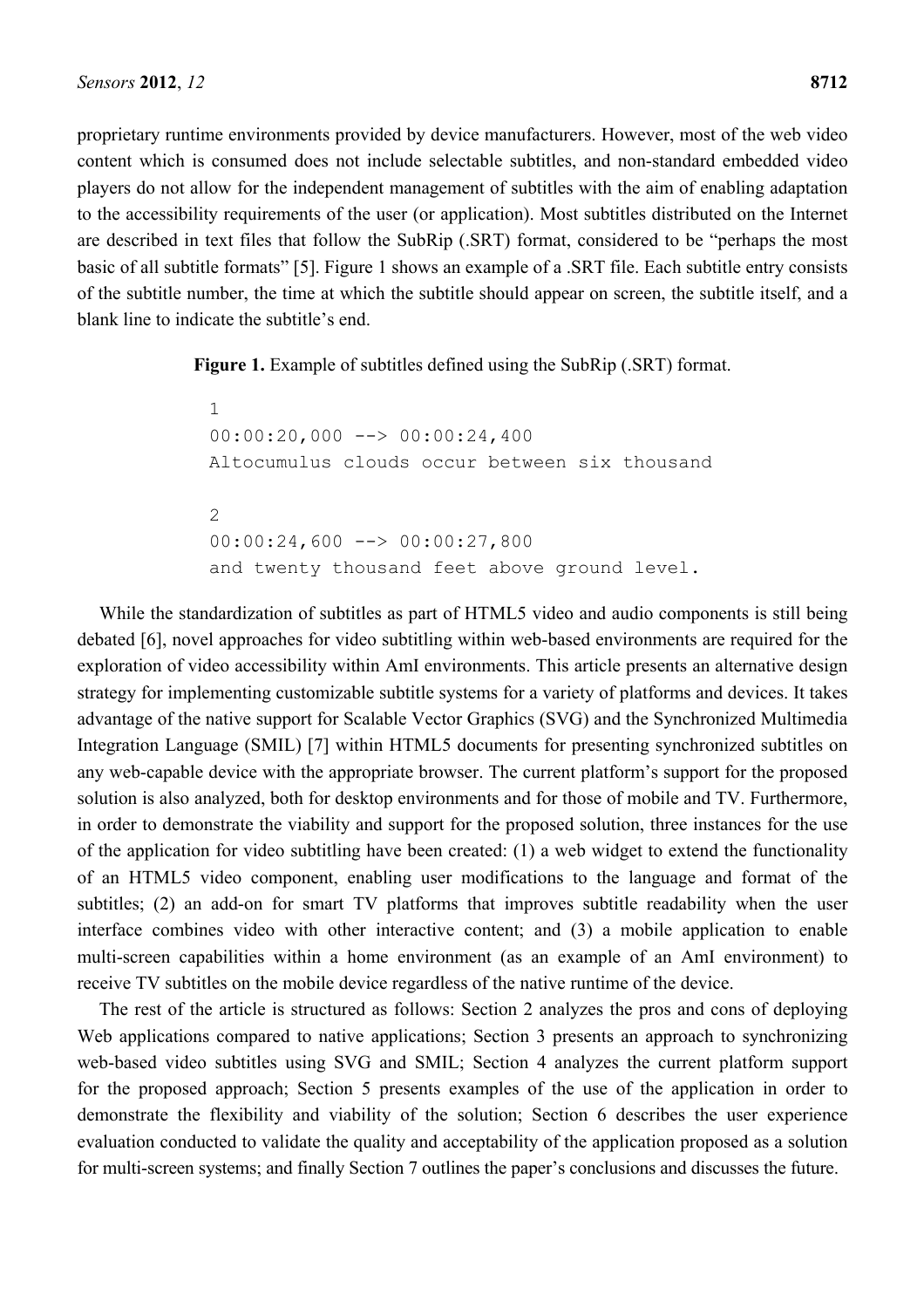### **2. Web Applications** *vs.* **Native Applications on Mobile Platforms**

With the explosion in the popularity of smart devices and different marketplaces for applications, and the enhancement of Web technologies led by HTML5, it seems natural to analyze the pros and cons of building native applications *vs.* the development and maintenance of Web sites. This section compares the two, and justifies our choice for building the presented subtitling system for AmI environments, taking advantage of HTML5 capabilities.

# *2.1. Platform Support*

Native applications need to be specifically built for every target platform. Thus, application providers must take into account the number and types of target platforms in order to address the application to each one's individual needs. It is not only a matter of the application environments (e.g., desktop, mobile, interactive TV *etc*.) or brands (e.g., iPhone, Android, BlackBerry *etc*.), but also a question of the platform version (Android, for example, has a large number of versions with different features depending on the device manufacturer). When the application needs to be supported by a new platform, it must be rewritten using its native programming language and its native functions relating to its look and feel.

In contrast, Web applications are based on Web standards and are deployed on a Web browser, which acts as a bond between an application written using shared standards and the specific runtime environment of each target platform. This enables Web applications to be deployed on any browser-capable platform, regardless of the application environment of the specific device. However, differences still exist when using the same platform with different browsers, due to the different implementation of features in the browser engine (for example, individual browsers support a different set of features for HTML5, and this may also depend on the browser version). Moreover, universal support for Web applications can be limited when using special device features such as the accelerometer for mobile devices and the tuner for TV platforms. Although HTML5 provides support for accessing some of these features (such as geolocation) through specific Application Programming Interfaces (APIs), it is quite clear that HTML5 will not support all the concrete features for all devices. When a Web application needs to be supported by a new platform, nothing more has to be done (at least theoretically, based on the principle of "build once, run anywhere") than to ensure that the content fits properly within the new environment.

### *2.2. Installation and Maintenance*

The installation of native applications can depend on the application environment and the device brand, but the current trend for the discovery and delivery of native applications in various platform environments, such as on smart mobiles and smart TV platforms, is to acquire them from "app stores". Applications are published to an app store (or market), where they are reviewed by the store managers. Once approved, applications can be downloaded and installed on the device when users request them. Updates also require the same review and approval process, and must be carried out specifically for each different platform.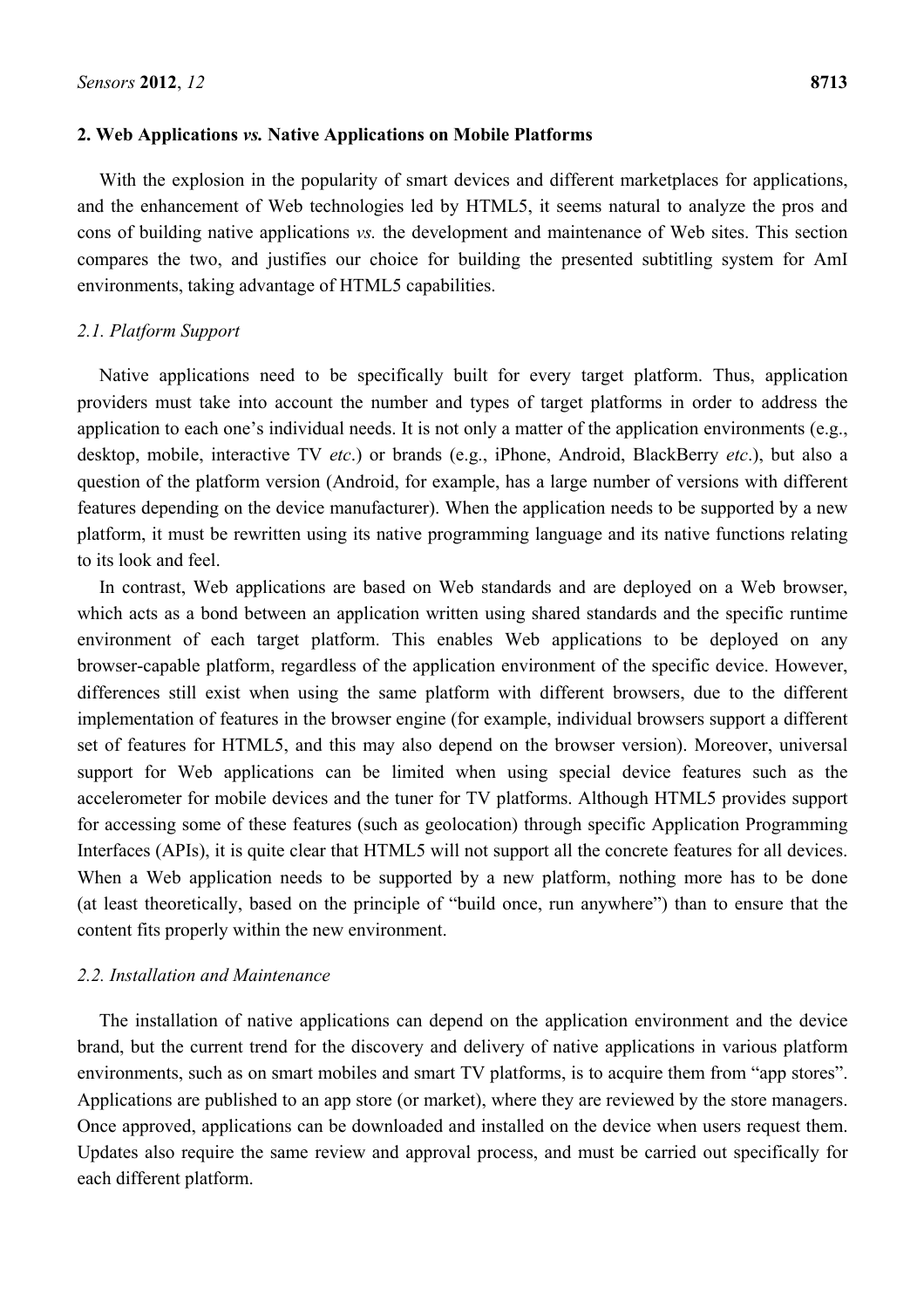Web applications on non-desktop devices are accessed in a variety of ways, depending on the target platform. The so-called "smart devices" (*i.e.*, smart phones and smart TV devices), as well as mobile phones, allow free searching for and access to any site available on the Internet. In contrast, some other interactive TV experiences only allow access to the Web applications included in standard marketplaces. However, hybrid solutions are also possible, such as the placement of Web applications (for both mobile and TV) inside native applications which are then sold through the common application stores. Web applications do not need to be reviewed and approved by the managers of any application marketplace, and they are updated simply by modifying the Web application on the server side. All the platforms then receive the updated version without modifications to the client system.

### *2.3. User Experience*

Native applications are usually faster because they reside within the device platform itself and can take advantage of the system's UI functions. These functions also enable a set of visual effects that are shared by the rest of the system's applications. This results in a better user experience by facilitating the usability of applications on small screens.

Following the arrival of HTML5, Web applications can now be increasingly integrated within the system (especially on mobile devices). In addition, their structure can be semantic and more functional, and JavaScript functions can effectively meet the requirements of most applications. While some device functions (such as accelerometer, video and audio) are now supported in HTML5, other device-specific features are still under discussion. Two examples are the access to phone services (e.g., contacts, agendas, *etc*.) and the management of device-associated interfaces (e.g., webcams, microphones, USB devices, *etc*.) through the <device> tag. This is enough for most applications, but the rest still need it to be natively implemented, especially for non-mobile devices. HTML5 is still evolving and new features will be added, but it is currently not supported by many non-smart devices.

### *2.4. Development*

The development of ubiquitous services as native applications requires specific knowledge of each particular platform, due to the varying underlying programming languages, SDKs, style guidelines and developmental infrastructures. This implies that there are usually higher development costs because of the need for a greater number of developers with different skills, and the specialization of developmental tools and frameworks. For building Web applications, developers mainly need knowledge of HTML, CSS and JavaScript, thus avoiding the need to learn new programming languages in order to code native applications. This allows the reusability of the existing development teams and developmental infrastructure for any new target platform. However, any platform may require specific content adaptations for the supplied Web sites in order to achieve the optimum user experience.

### *2.5. Our Conclusion*

While platform support and user experience may still be better for native applications, Web applications can offer a more attractive solution for application providers by facilitating (and reducing the costs of) the distribution, updating and development of ubiquitous applications. Moreover, the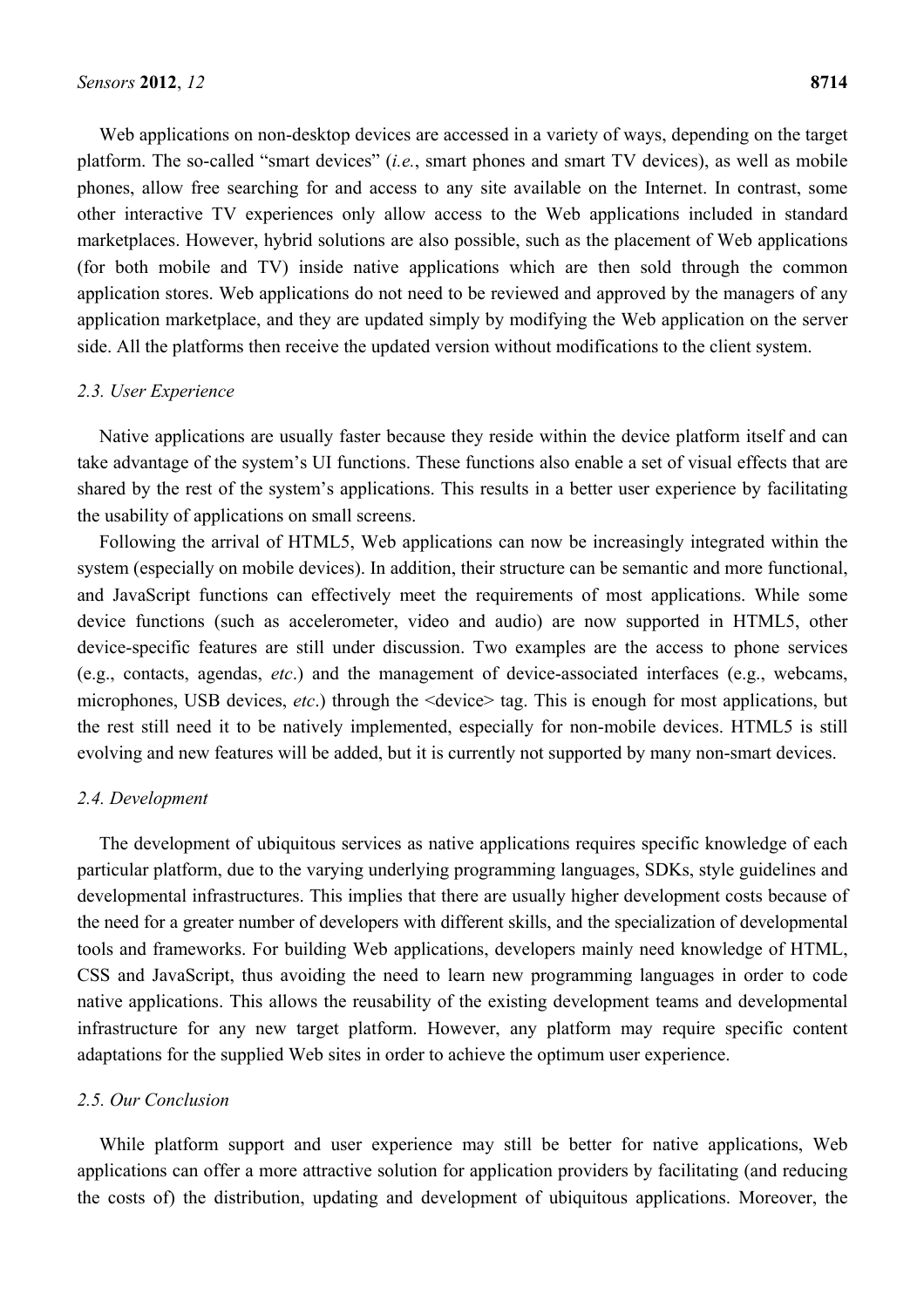platform support and user experience for HTML5 is rapidly being improved, and users will become increasingly used to Web applications on non-desktop devices as new applications become available. Finally, we firmly believe that the ubiquity achieved by Web applications through the principle of "build once, run anywhere" is the key to implementing ambient intelligence user applications. This consideration supports the choice of HTML5 for building the subtitling system proposed in this paper.

# **3. Web-Based, Scalable and Customizable Subtitles for AmI**

Taking advantage of the underlying ubiquity of the Web, we have designed and successfully implemented a video subtitling system that enables subtitle format customization and its adaptation to the needs of the user/application. It is based on HTML5 and the new features which enable SVG and SMIL. Since the standardization of the HTML5 video component and its acceptance by the major Web browsers, there has been some implementation of the synchronization and presentation of subtitles attached to a <video> tag [8]. The majority of these changes make intensive use of JavaScript through third party libraries, which can imply a penalty with regards to the resulting performance and portability of the application. A different approach can be achieved by taking advantage of SMIL time properties for the synchronization of multimedia content. Instead of managing the content timeline programmatically through JavaScript, a web programmer can make use of the event management and timeline running on the SMIL engine of a Web browser. This can dramatically simplify the development of a time-based application such as subtitling by delegating the time management (*i.e.*, the presentation time of each subtitle or caption) to the browser, instead of this being managed by JavaScript.

### *3.1. Related Work*

Jan Gerber was one of the first to develop a subtitle synchronization system for an HTML5  $\le$ video> tag, which resulted in the JavaScript library jquery.srt.js [9]. This library parses the HTML document, looking for subtitle containers which have been previously defined with the "srt" class, and attempts to load the related subtitles. Subtitles can be written directly in .SRT format into the subtitle container or accessed remotely through the address defined as a custom parameter into the HTML container. This implementation works correctly but relies on custom HTML attributes.

Adopting Gerber's approach, Dale proposed an evolution that demonstrates the benefits of including some HTML5 elements as child nodes of the HTML5 <video> container to associate a video component with time-aligned text [10]. This eliminates the custom attributes of the previous approach, but still relies on the same JavaScript library as subtitle synchronization for time-related issues.

Le Hegaret adapted Gerber's JavaScript library to demonstrate the viability of using Gerber's proposal with a different format for the presentation of time-based text in his HTML5 DFXP Player prototype [11]. He used the Distribution Format eXchange Profile (DFXP) of the Timed Text Authoring Format (TT AF) [12], which was created by the W3C for the conversion, exchanging and distributing timed text information amongst legacy distribution formats for subtitling and captioning.

Danilo proposed a completely different approach to multimedia synchronization within web-based environments [13]. This work presents an example of multimedia and graphic synchronization using SMIL to present SVG subtitles that are displayed over an SVG video. SMIL facilities allow the direct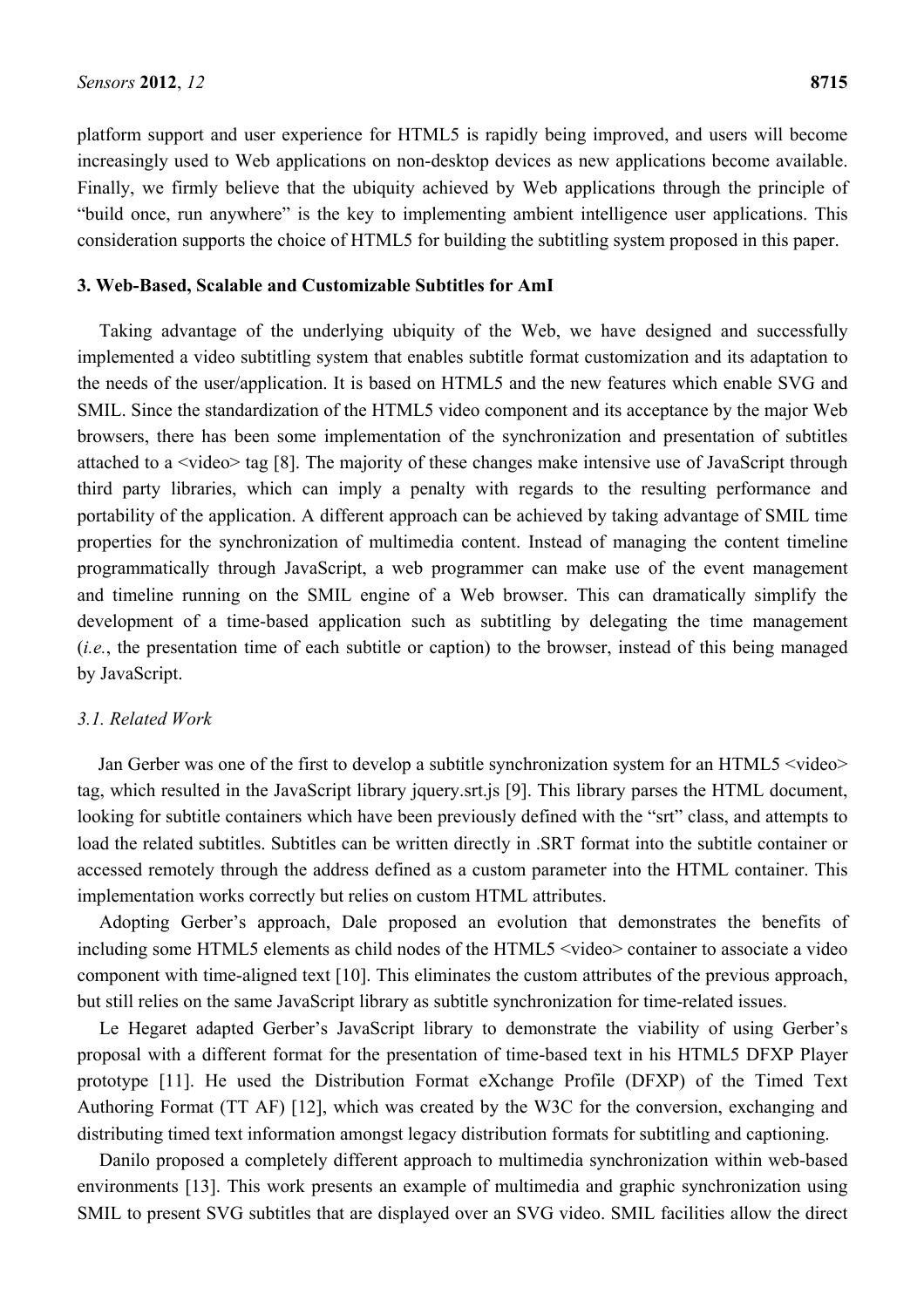definition of time marks on subtitle text elements and specify the start time and duration of each subtitle. No JavaScript code is needed because the SMIL engine is responsible for maintaining the synchronization between video and subtitles.

# *3.2. Proposed Approach*

Inspired by Danilo's approach for synchronizing SVG subtitles through SMIL, this paper proposes a comprehensive solution for HTML5 video subtitling across multiple screens and devices. The solution enables the acquisition and parsing of remote subtitle files and allows dynamic modifications to the selected language and text format during video playback. It is robust against changes to the video timeline *i.e.*, the subtitles remain synchronized after functions such as pause, fast-forward, direct jump *etc*. are used. Subtitle text components are written in SVG in order to improve scalability and allow SMIL animations; JavaScript is used for parsing functions, client-server communications, the dynamic creation of subtitle text elements, and the event management of the <video> container. SMIL manages the functions related to time and decides the visibility of subtitle text according to the "begin" and "end" attributes defined by the SMIL <animation> element. These time markers correspond to the times defined in the related .SRT subtitle file. Figure 2 shows a subtitle definition using SMIL animations within HTML5 documents. Text opacity is initially set to 0 in order to obscure the text, and the <animation> element specifies when this opacity attribute must be altered to set the text to visible. The time format is the same as in the .SRT subtitle files (*i.e.*, hours:minutes:seconds:milliseconds), and therefore no calculations or JavaScript are required in the translation. The SMIL engine of the Web browser manages the rest of the process in order to keep subtitles synchronized with the video content, and so the application developer is relieved of this responsibility.

**Figure 2.** Example of an SVG text element with an SMIL animation for presenting a subtitle.

```
<text opacity=0> 
 <animation attributeName='opacity' 
 begin='00:00:20,000' 
 end='00:00:24,400' values='1'/> 
 At the left we can see... 
\langle/text>
```
One interesting novelty provided by HTML5 is the support for embedded SVG and SMIL code in the document in the same way as for any other HTML tag. These elements are also included as part of the Document Object Model (DOM) which means that they can be accessed and modified through JavaScript and CSS in the same way as any other HTML tag. By including SVG subtitles as part of the Web document, any web application can natively present customized subtitles, almost as in those platforms with the suitable web browser. However, this basic implementation is insufficient to support user-driven changes to the video timeline (e.g., pause, seek in time) because the timeline managed by the SMIL engine must also be notified about these changes. This is important for keeping the subtitles synchronized with the video content. When the user modifies the video playback timeline, any web application can automatically apply the suitable modifications to the SMIL timeline via the JavaScript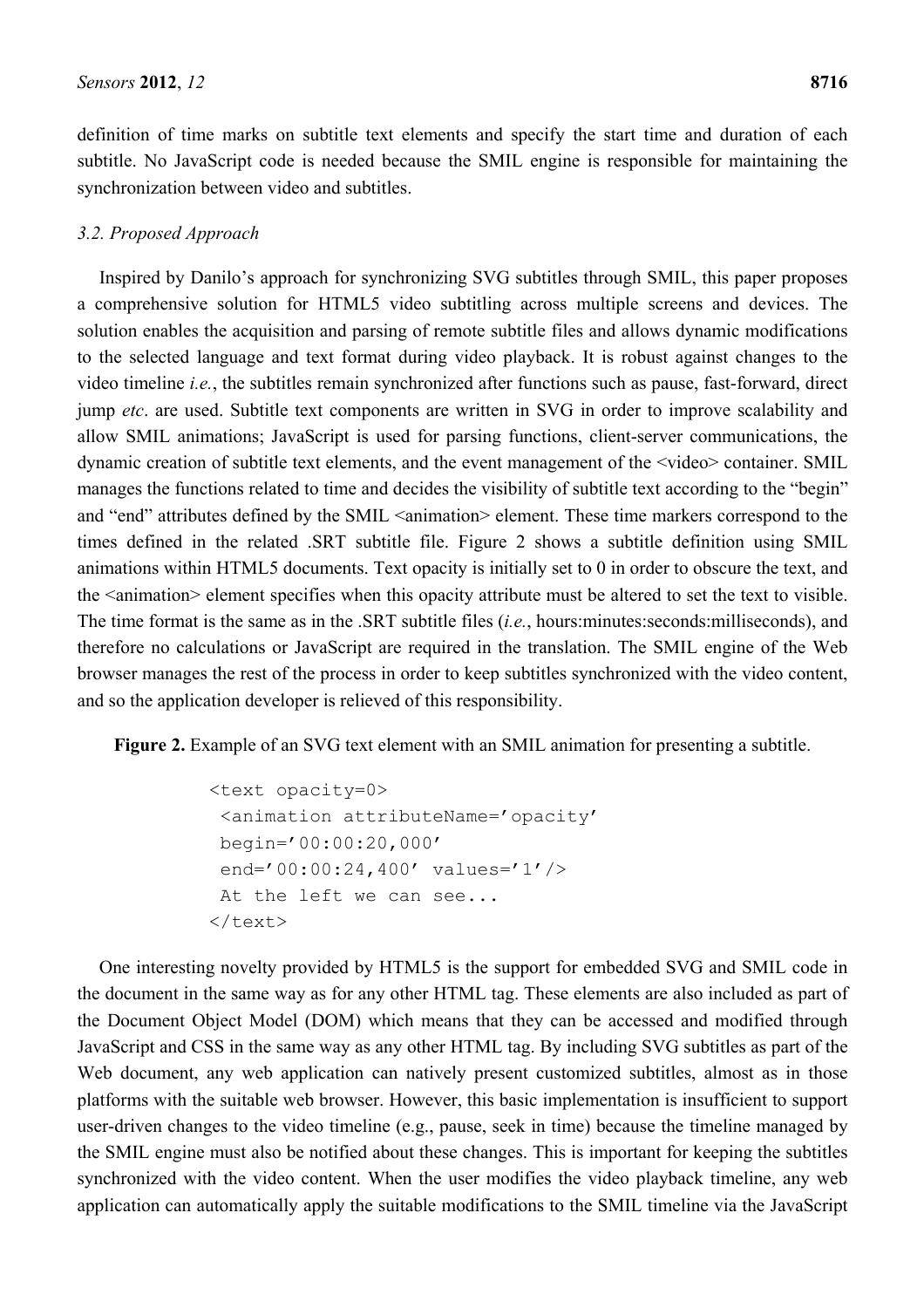API provided by HTML5 for the purpose of SMIL time-management. For basic playback management, three basic video properties are required: onplay, onpause and onseeking. Figure 3 shows an example of the JavaScript functions required to control the SMIL timeline. When the user pauses, plays or searches the video, the HTML5 <video> container elicits these JavaScript functions. The SVGRoot element of the example stands for the root element of the entire SVG document (*i.e.*, <svg>) and the variable video references the <video> container itself.

**Figure 3.** JS code of the video events added to the SMIL container for synchronizing subtitles.

```
function onPlay() { 
    SVGRoot.unpauseAnimations(); 
} 
function onPause(){ 
    SVGRoot.pauseAnimations(); 
} 
function onSeek() { 
    SVGRoot.setCurrentTime(video.currentTime); 
}
```
This behavior is represented in Figure 4, which illustrates the basic synchronization schema between the video component and its subtitles. Two video pause operations are also included in the diagram. When the user pauses the video component through the video player application provided, or the system elicits an event to pause the video (such as when the user switches between system applications), the JavaScript functions spread the pause event to the SMIL timeline. This helps to keep the subtitle timeline synchronized with the video according to the subtitle presentation times. If a subtitle element was being presented during the pause operation, it is frozen until the video playback is resumed. While the SMIL timeline is paused, all its time-dependent components also remain paused until the time is resumed. Subtitles are synchronously presented depending exclusively on the SMIL timeline and its own presentation time.



**Figure 4.** Strip diagram of basic timing support together with two video pause operations.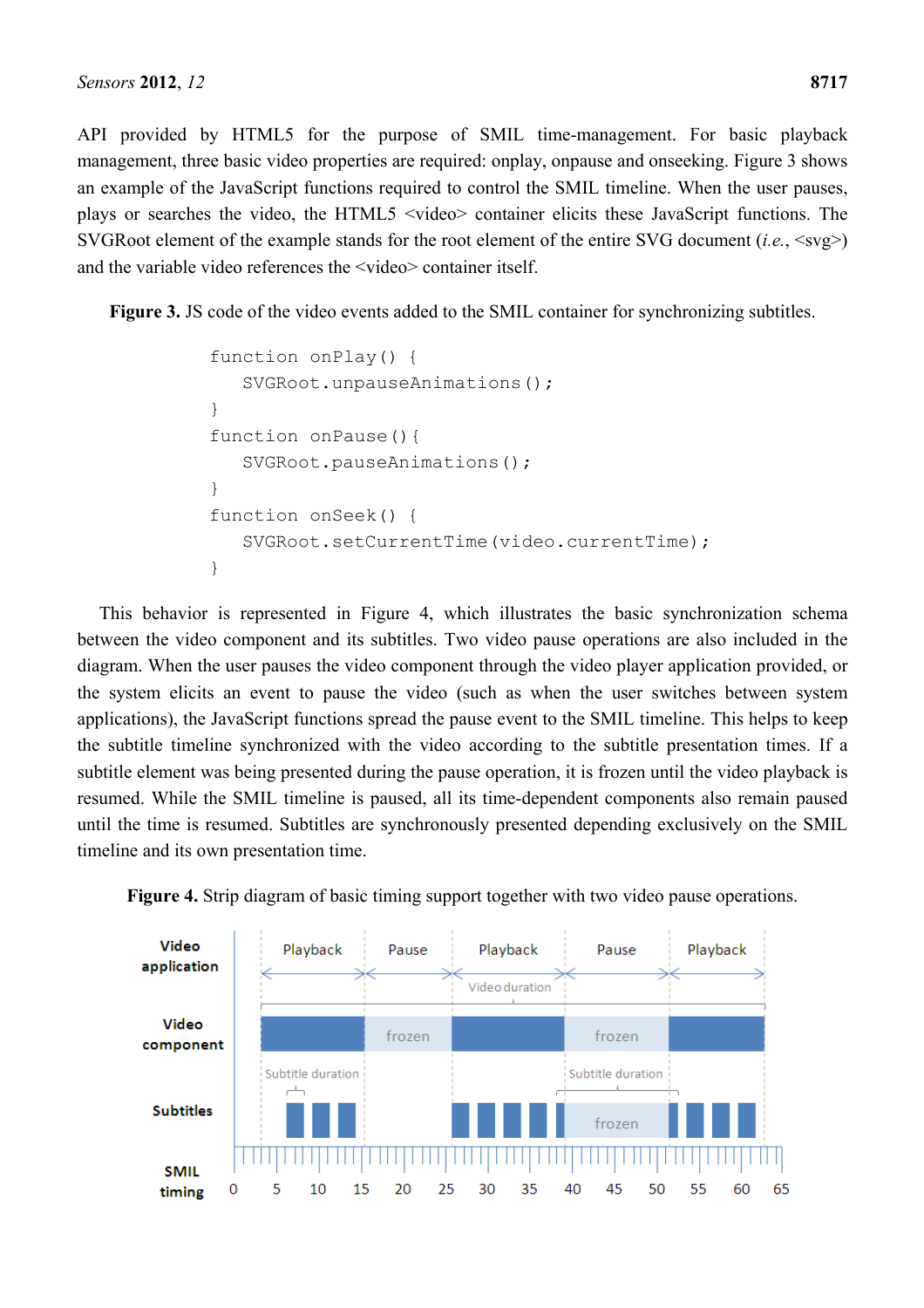When the user generates jumps in the video timeline by seeking a concrete time position, the video application sends a signal to the SMIL timing container indicating that the time position must be updated. After the update, each subtitle component is presented according to its new current position on the SMIL timeline. Figure 5 outlines this behavior when the jump is forward in time.





The operation to change the subtitle language (which is outlined in Figure 6) requires the loading of a new subtitle file (according to the SRT specification). This file can be obtained and loaded dynamically from a remote location while the video is playing. This loading operation can add a non-predictable latency, depending on the quality and speed of the connection required to obtain the new file.



**Figure 6.** Strip diagram of basic timing support with a subtitle language change operation.

Since the user generates the language change event until the system is able to present the new language subtitles (language 2), the subtitles of the current language (language 1) can be still displayed in order to maintain the subtitle continuity. However, the preliminary tests driven using the system indicate that this can be confusing for the user because somehow the system does not seem to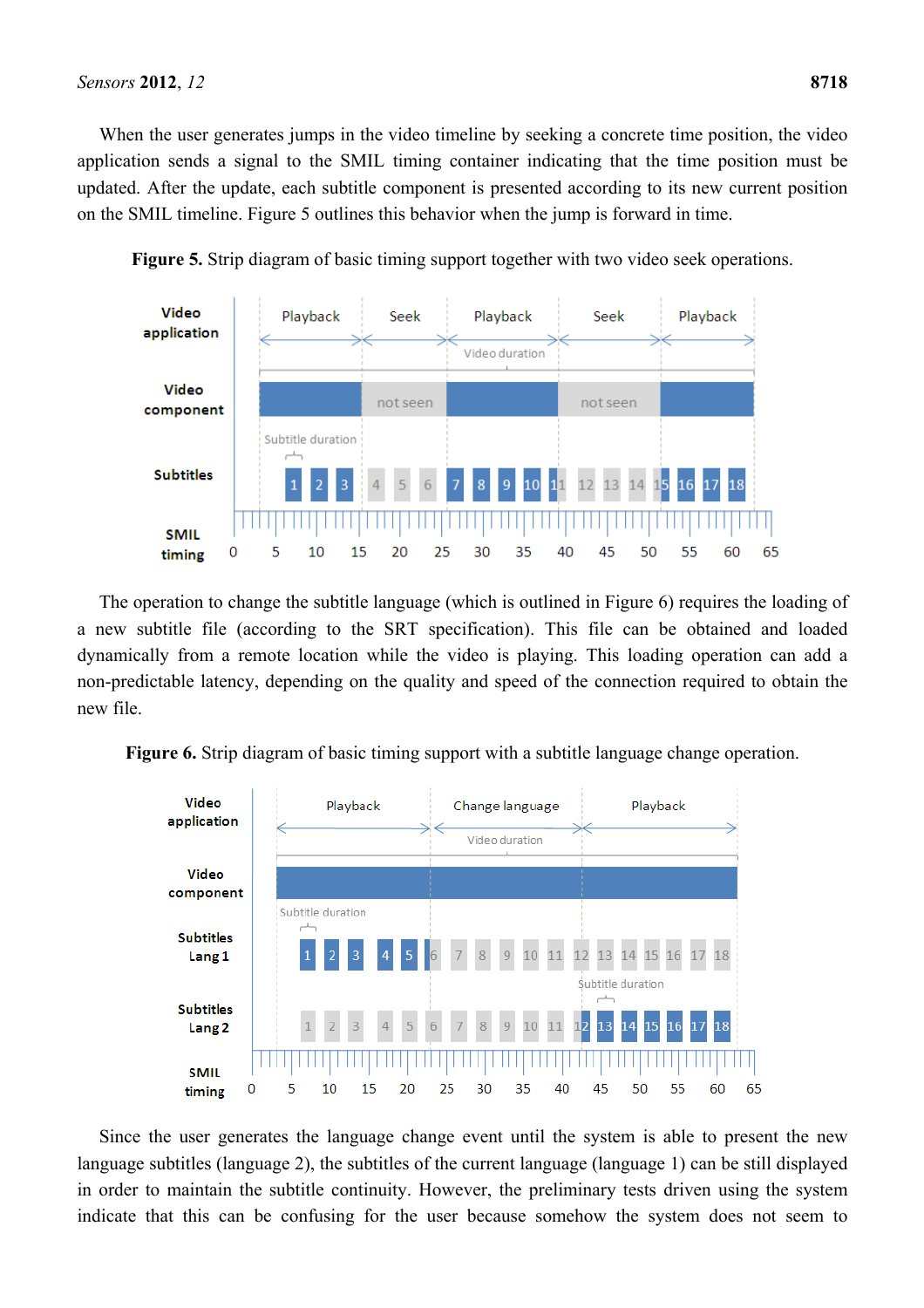immediately react to the user action. Instead, if the current language (language 1) disappears when the user begins the action, he or she gets the impression that something has happened and that the system is working. For system testing, we simulated latencies of up to 15 seconds, which is the default HTTP connection timeout for the Apache 2.0 web server. In practice, the subtitle file is usually obtained in a much shorter time, due to the file size (less than 100 KB for a 2 hour film) and suitable connection quality.

Finally, the screen export operation required for multi-screen scenarios is responsible for the synchronization between the main screen and the secondary screens. As shown below in Figure 7, when a secondary device is connected to the main system in order to obtain a complementary subtitle language, the system exports its SMIL time container onto the secondary device, taking into account the starting time and the current time. This means that the main system and the secondary device share the same time reference, maintaining the synchronism between both systems as long as the main system does not modify its own timeline. When this occurs, the main system sends a signal to the secondary device to update its own timeline according to the main system. In this case, it is assumed that both systems are operating within the same environment (e.g., the home environment), so the latency of this signal is negligible or short enough to ensure an acceptable user experience. However, if a pause operation generates a jitter between both paused systems, the secondary device may display the content slightly ahead of time (for instance the next subtitle may be displayed on the secondary device while the main system has yet to display it). When this occurs, the inconsistency is resolved at the time of the next playback operation, when the main system again sends its current SMIL time in order to resynchronize both systems. This particular point is included within the user experience evaluation conducted as part of this research, which is described in Section 5.3.



**Figure 7.** Strip diagram of basic timing support with a screen export operation for a second screen.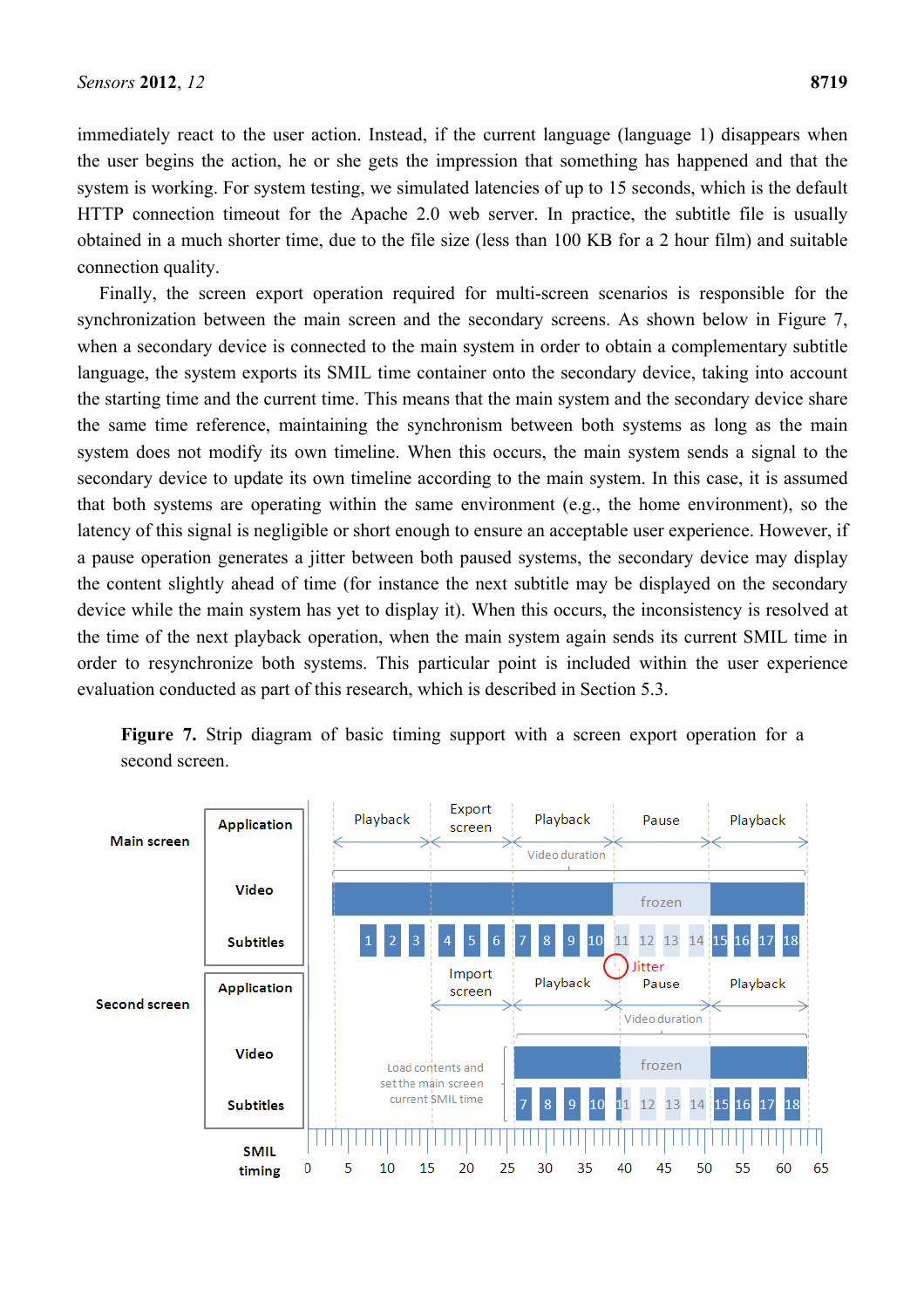# **4. Analysis of the Current Platform Support**

The platform support for the proposed solution depends on the availability of a web browser and its support for some HTML5 features, such as video and audio management, SVG and SMIL animations. Although a variety of browser plugins and SVG players exist, we have focused on browsers with native support for SVG in order to ensure maximum ubiquity. In the following section, we analyze the support for these features in three different application environments: desktop, mobile and TV.

# *4.1. Desktop Environments*

Nowadays, all major modern desktop web browsers provide support for HTML5 and SVG to the level required by the solution proposed in this paper. An exception is Internet Explorer, which can present some problems with SMIL animations. Google's announcement in August 2010 that it had begun indexing SVG content (both standalone files as well as those embedded in HTML5 documents) and examples of successful applications such as that by Wikipedia (which presents SVG images) all add to the case for a wider acceptance of the format. Table 1 summarizes the support of the proposed subtitling solution provided in the most commonly-used desktop web browsers. It presents the main features which are required to build the proposed subtitling solution and their availability in the web browsers. As this analysis was also previously conducted in mid-2011 (see [14]), the table shows the evolution from those results (the left-hand column for each web browser) to the current state of support for the solution (the right-hand column). The table also shows that the development teams of major web browsers are extensively involved in providing full support to HTML5 and related technologies such as SVG and SMIL. This is more evident in the mobile side of the business, where the industry seems to have progressed more rapidly in this direction.

**Table 1.** Support of the major desktop web browsers for the proposed solution. For each browser, the left-hand column indicates the support provided by the available browser version at the time of our previous study (in mid-2011) and the right-hand column indicates the support provided by the current version of the browser (in early 2012).

|                         | <b>Desktop Web Browsers</b> |             |               |      |                |      |                  |     |                         |              |  |
|-------------------------|-----------------------------|-------------|---------------|------|----------------|------|------------------|-----|-------------------------|--------------|--|
| <b>Required feature</b> | <b>Firefox</b>              |             | <b>Chrome</b> |      | <b>Opera</b>   |      | <b>IExplorer</b> |     | <b>Safari</b>           |              |  |
|                         | 4.0                         | <b>10.0</b> | 12.0          | 17.0 | $ II.1\rangle$ | 11.6 | 9.0              | 9.0 | 5.0                     | $\sqrt{5.1}$ |  |
| HTML5 documents         | X                           | X           | X             | X    | X              | X    | X                | X   | X                       | X            |  |
| HTML5 Video             | X                           | X           | X             | X    | X              | X    | X                | X   | X                       | X            |  |
| SVG basic support       | X                           | X           | X             | X    | X              | X    | X                | X   | X                       | X            |  |
| Inline SVG              | X                           | X           | X             | X    |                | X    | $\overline{X}$   | X   |                         | X            |  |
| <b>SMIL</b> animation   | X                           | X           | X             | X    | X              | X    |                  |     | $\overline{\mathrm{X}}$ | X            |  |

□ Indicates an evolution in the support for the feature between a previous version of the browser and the current version.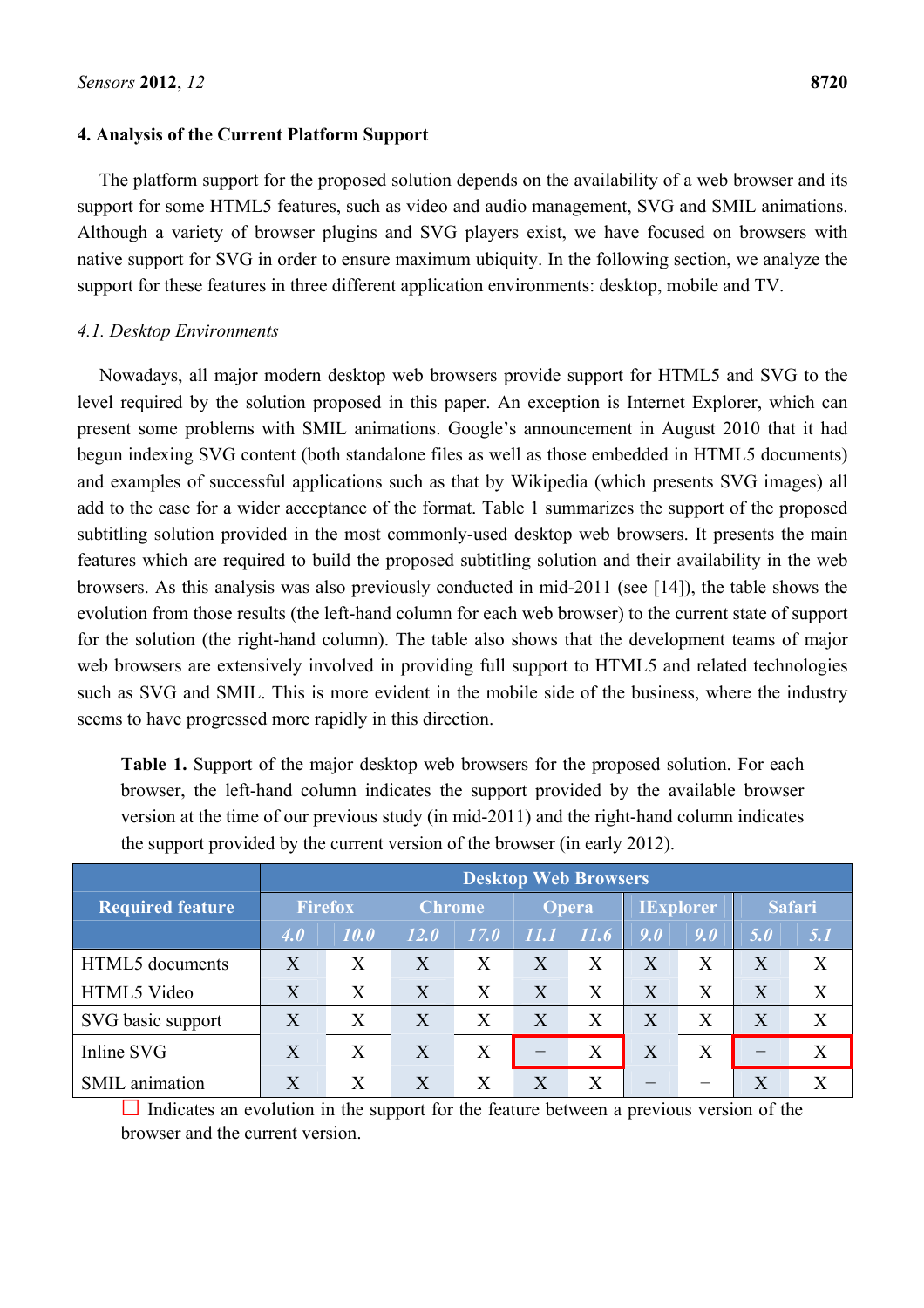According to the table, the subtitling solution proposed in this paper is supported by all major desktop web browsers with the exception of Microsoft's Internet Explorer, which has not been updated in this regard from the previous version and still requires a third party library or plugin to deploy SMIL animations. Moreover, as far as we are aware, the support for this feature in the next version of the browser (10.0) will also not support this feature.

# *4.2. Mobile Environments*

The mobile industry is rapidly adopting HTML5, which facilitates the development of ubiquitous applications for AmI. The support recently provided for new HTML5 features by all major mobile web browsers is proof of this. Notably, less than one year prior to this, it was said that mobile web browsers were still some way behind when compared to the development of HTML5 within desktop browsers [14]. However, nowadays the support that mobile web browsers can provide to HTML5 and especially to SVG and SMIL is full comparable to that of desktop environments. As shown in Table 2, all the HTML5 features required for the implementation of the proposed subtitling solution are now supported by all major mobile web browsers. This not only means that the solution is totally feasible for the mobile market but also that all kinds of multimedia and AmI applications with content synchronization, scalable graphics and SMIL animations within these graphics are now accessible by most smartphone or tablet users. This global support should lead to these kinds of applications becoming more common throughout the mobile application market. As with the evaluation of the browser support for desktop environments (Table 1), Table 2 presents the evaluation of the required HTML5 features in the analysis conducted in mid-2011 (left-hand column) compared to the current state of mobile web browsers (right-hand column).

**Table 2.** Support of the major mobile web browsers for the proposed solution in. For each browser, the left-hand column indicates the support of the browser version available during our previous study (conducted in mid-2011) and the right-hand column indicates the support provided by the current browser version (in early 2012).

|                         | <b>Mobile Web Browsers</b> |     |                          |              |                |              |                     |      |  |  |
|-------------------------|----------------------------|-----|--------------------------|--------------|----------------|--------------|---------------------|------|--|--|
| <b>Required feature</b> | iOs Safari                 |     | <b>Android Browser</b>   |              | <b>Firefox</b> |              | <b>Opera Mobile</b> |      |  |  |
|                         | 4.2                        | 5.0 | 2.3                      | 4.0          | 4.0            | <b>10.0</b>  | 11.0                | 12.0 |  |  |
| HTML5 documents         | X                          | X   | X                        | X            | X              | X            | X                   | X    |  |  |
| HTML5 Video             | X                          | X   | X                        | $\mathbf{X}$ | X              | $\mathbf{X}$ | X                   |      |  |  |
| SVG basic support       | X                          | X   | $\overline{\phantom{a}}$ | X            | X              | X            | X                   | X    |  |  |
| Inline SVG              |                            | X   | $\overline{\phantom{a}}$ | X            | X              | X            |                     | X    |  |  |
| SMIL animation          |                            |     | $\,$                     | X            | X              | X            |                     |      |  |  |

**□** Indicates an evolution in the support for the feature between a previous version of the browser and the current version.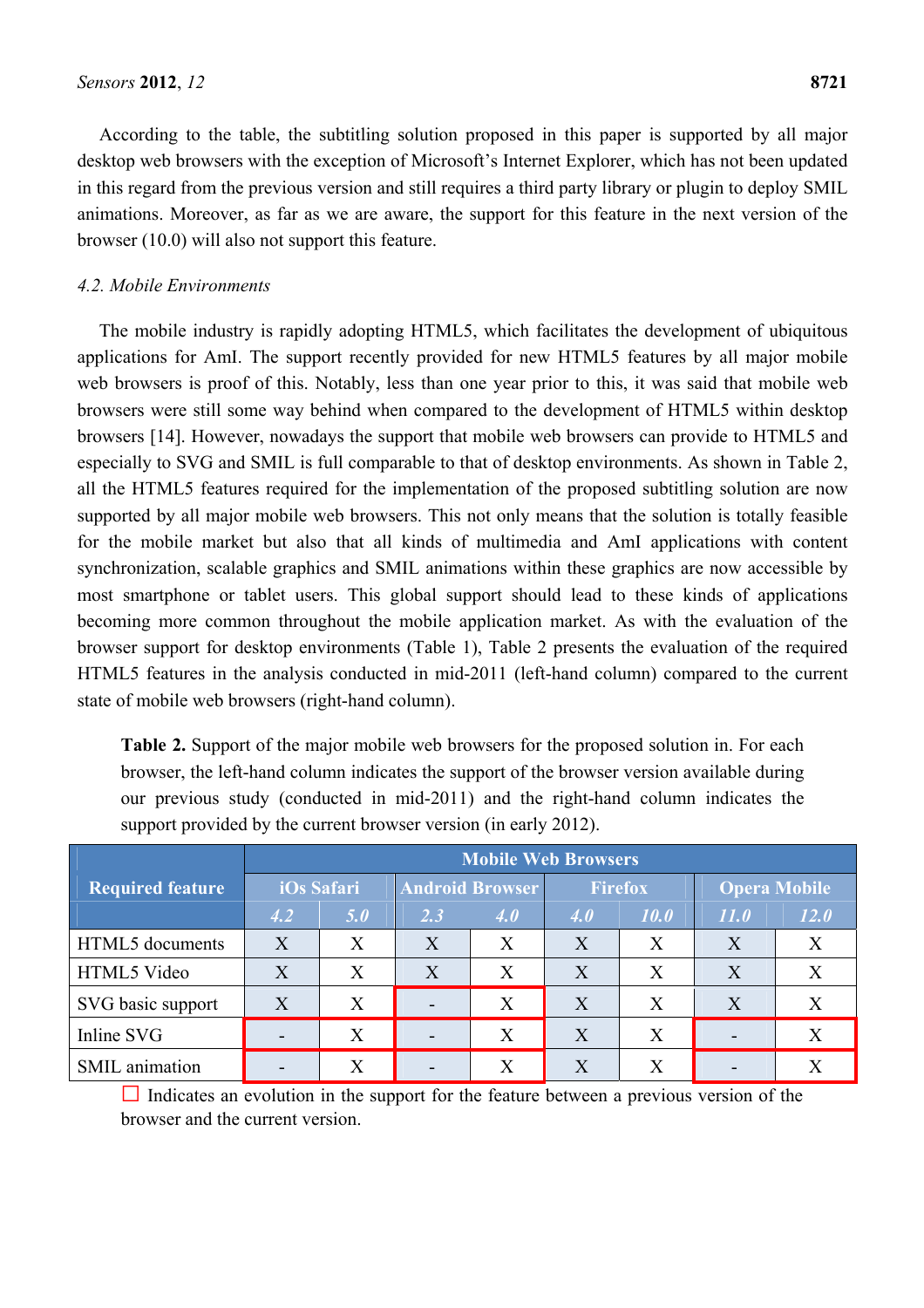### *4.3. TV Environments*

The situation for interactive TV is even more incoherent than for mobiles because the technological details concerning what actually constitutes a "smart TV" have not yet been clearly defined. Currently, three main approaches coexist as smart TV platforms:

- (1) Device and Internet operators have provided their own solutions. In the case of Apple and Google (which have created AppleTV and GoogleTV respectively), the former provides an integrated Set-top Box (STB), whilst the latter provides a framework which can be deployed on prepared STBs and TVs.
- (2) TV manufacturers build Internet-capable devices that combine the TV video flow with web applications and widgets. Their browser implementations provide little support for HTML5 features as they have very limited resources (even less than mobile devices).
- (3) Some Internet video service providers (e.g., Netflix and Boxee) are interested in collaborating with TV and STB manufacturers to deploy their services on a variety of terminals. In any case, the support for HTML5 and SVG animations on smart TV devices depends on the device resources available to deploy a web browser that supports the features required. Fortunately, the Open IPTV Forum recommends the use of SVG (SVG Tiny 1.2) for declarative environment applications on the client side [15] and some initiatives for the standardization of hybrid digital TV platforms such as the Hybrid Broadcast Broadband TV (HbbTV) [16] follow this model. Even so, and according to Ericsson, the SVG specification could benefit from some extra features in order to make SVG more suitable for TV (for example, support for TV-related remote control keys, the ability to seek through programs and speed for fast forwarding/rewinding, *etc*.).

## **5. Three Different Application Use Cases**

The proposed approach for video subtitling in AmI environments has been validated through its implementation in three different examples in order to demonstrate its usefulness and ubiquity. The first extends the functionality of an HTML5  $\leq$  video $\geq$  container for web applications onto desktop browsers; the second offers a solution for video subtitling within web-based interactive TV environments; and the third makes use of mobile devices to present personalized subtitles on a TV's second screen.

# *5.1. The SVG Subtitle Access Bar*

The SVG Subtitle Access Bar (SVG-SAB) is a web widget which extends the functionality of any HTML5 <video> component to enable advanced subtitle functions. It facilitates access to video content within Web applications by adapting subtitles to the needs and preferences of the user. This widget applies the solution proposed in this paper to synchronizing subtitles and video content on the client side using SMIL animations. This keeps content synchronized even if the user dynamically changes the language, the subtitle text format and the position of the text on the screen. Although it can be implemented in any web application, the main goal of the SVG Subtitle Access Bar is experimenting with video subtitles for research purposes [17–19]. It enables the study of the optimal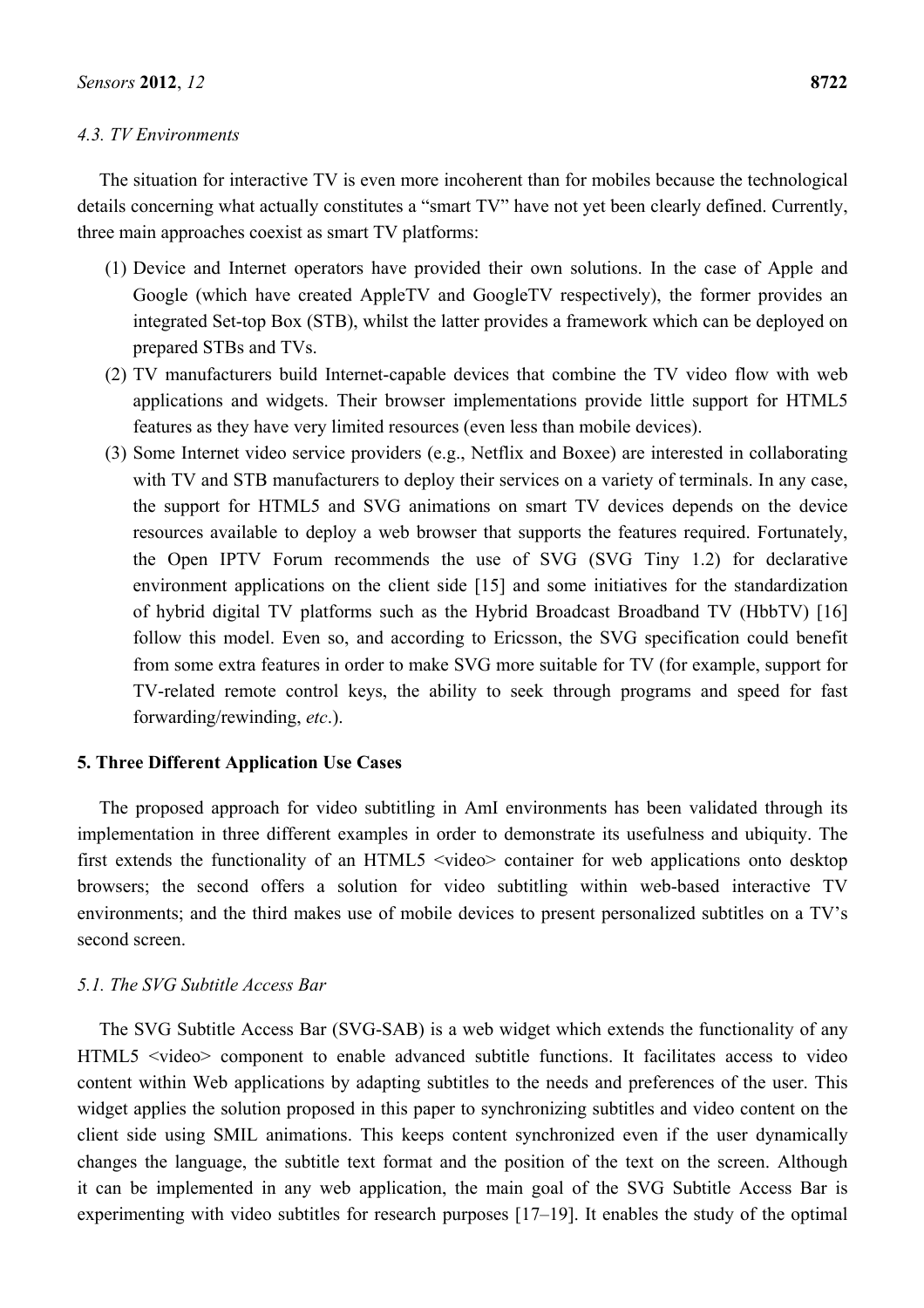subtitle format according to the context requirements and the user needs. All features can be altered dynamically via a web interface, which means that the widget can be controlled by a third-party application managing the user and environmental variables. This management may enable the dynamic adaptation of the subtitle text color (depending on the contrast with the video content and the global environmental lighting), the automatic change of language according to the browser-defined language, or the splitting of both sources (video and subtitles) for the separate presentation of one or both of them on a second screen. As both sources are merged on the client side, unlike traditional subtitled video content, they can work separately but synchronously in the same application environment. Besides the customization of the subtitle format, this also enables the positioning of subtitles beyond the video window and even beyond the main screen.

Figure 8 shows a snapshot of the SVG-BAR attached to a video component playing a subtitled video. Subtitle languages can be selected and switched dynamically from remote .SRT files. Each subtitle is added as a DOM node with its corresponding presentation time, and SMIL manages these times in order to display each piece of text on the screen. Developers do not need to take into account either the current playback time or the subtitle sequence order to maintain the content synchronization.

**Figure 8.** The SVG Subtitle Access Bar presented on a desktop browser. It is attached to an HTML5 video component for synchronizing the subtitles with the video content. (**a**) presents the main features of the described widget. (**b**) is an example of the dynamic language switching function. Different languages can be shown during the video playback without synchronization failures. (**c**) is an example of the dynamic subtitle customization. The text color and gradient can be changed using a built-in color palette and the text can be manually resized. Size can be extended beyond the video window if necessary.



HTML5 <video> container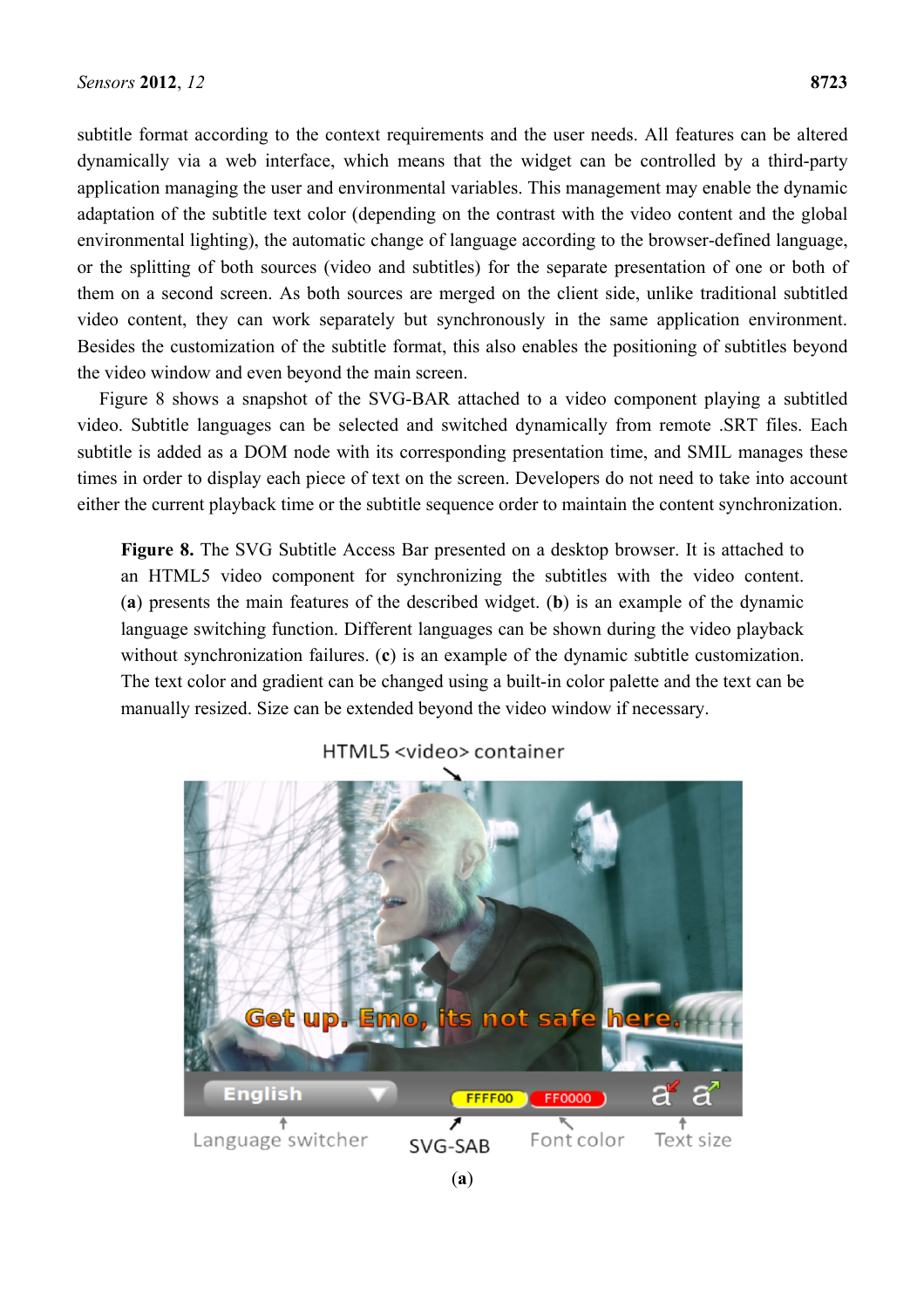### **Figure 8.** *Cont*.



When a language switch is applied, the widget removes the previous subtitles and adds the new ones without a delay in synchronization because the SMIL timeline is responsible for presenting each subtitle at the correct time. The SVG-SAB widget also enables modifications to the subtitle text color and size in order to enable its adaptation to the requirements of the video, application, user and context e.g., text color can be adapted to achieve a better contrast, depending on the lighting content and context. Adaptation of the subtitle may also be necessary in order to overcome user difficulties in accessing content. The use and functionality of these subtitles is multiple: for language teaching and language therapy [3], for people with visual impairments or color blindness, for the elderly and people who speak other languages, or for those with literacy or comprehension difficulties [17,18].

The content used for the experimentation conducted as part of this research, as well as the film shown in the screenshots presented in this paper, is "Elephants Dream" (2006) [20], an open animation movie initiated by Blender Foundation to promote their free software application for animation.

## *5.2. The Positioning of Subtitles on Interactive TV*

On TV, subtitle customization enables better access to video content, especially within the environment of interactive TV. Subtitles can be properly positioned and sized to ensure maximum readability, while the video content continues playing through an interactive user interface. Subtitle position can also be modified in order to position it wherever is most comfortable for the user [20]. This feature has been applied (as in Figure 4) to constructing an interactive application for TV that presents video subtitles which are always readable even if the video window is reduced in order to display the rest of the interactive content. Due to the time management of the SMIL browser engine, content is always synchronized, even if it is visually separated on the screen.

A proper positioning of subtitles can also be automatically generated by the video component when it is resized to be accommodated by an interactive application. As the enhanced video component is responsible for managing and presenting the subtitles, the interactive application does not need to know the precise details of the subtitles being presented beyond accommodating them in order to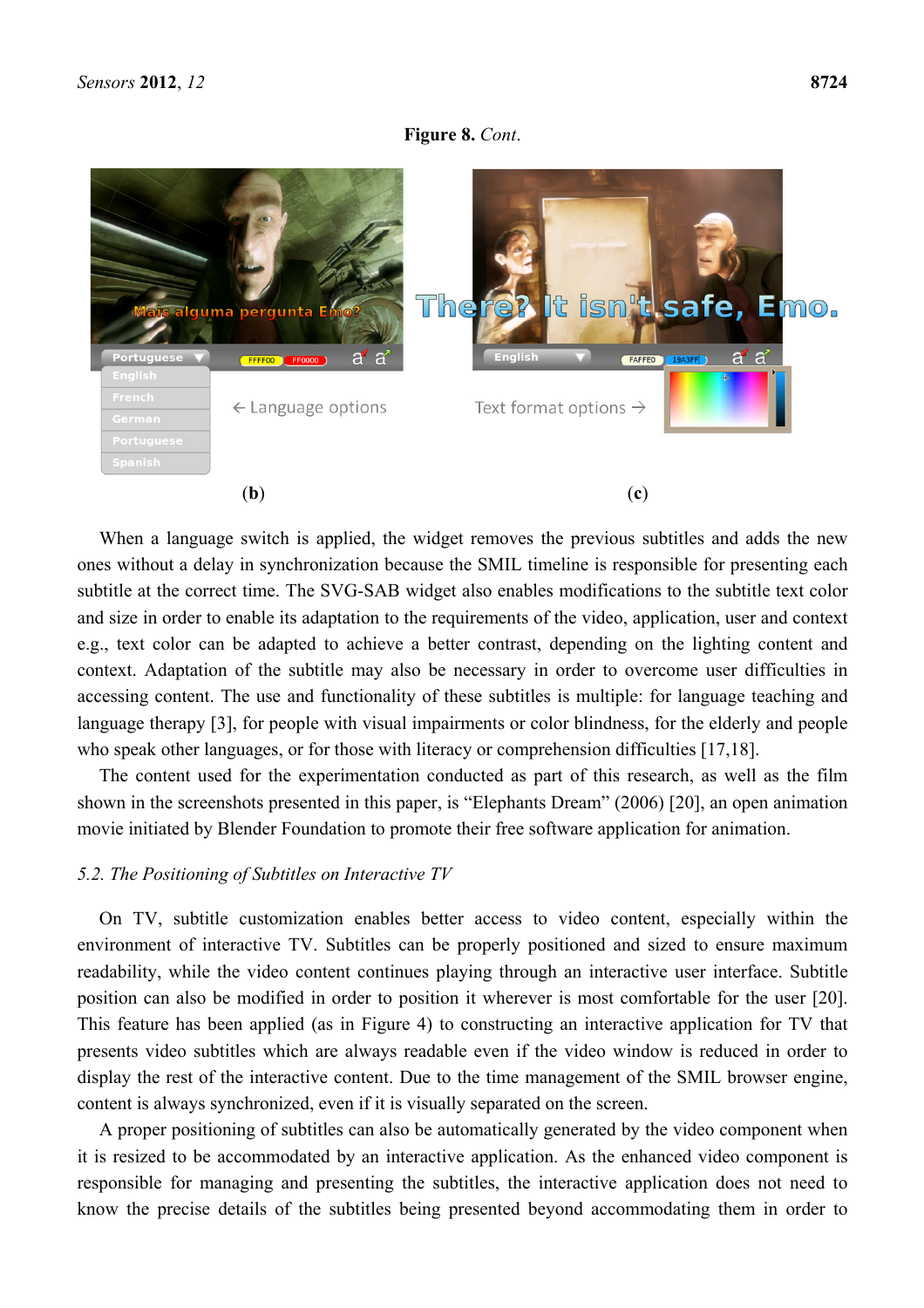ensure a correct visualization while the user is browsing the application. Figure 9 shows an example of an interactive application for TV which implements this smart widget for presenting video subtitles on connected TVs. The video is being played on a TV and the subtitles are presented in the language selected by the user. When the user accesses the interactive application, the video component is resized and accommodated within the interactive interface; the widget then automatically detects that it has been resized and presents the subtitles accordingly. This is a very simple function but outlines the capabilities which can be achieved by the proposed solution when presenting subtitles in smart environments. These environments, surrounded by sensors and smart applications for detecting the needs of the user, are only feasible if their components collaborate through common APIs which facilitate their integration within the whole system. This is the case for web components and applications, which are based on common standards, unlike the native applications written for specific platforms.

**Figure 9.** Two screenshots showing the positioning of subtitles within an interactive TV environment. In (**a**), the user is watching subtitled video content on the TV. He then accesses the interactive element and the video playback is reduced to a corner of the screen as shown in (**b**). Here, subtitles are still presented at the normal size and positioned in the same place as before.



(**a**)

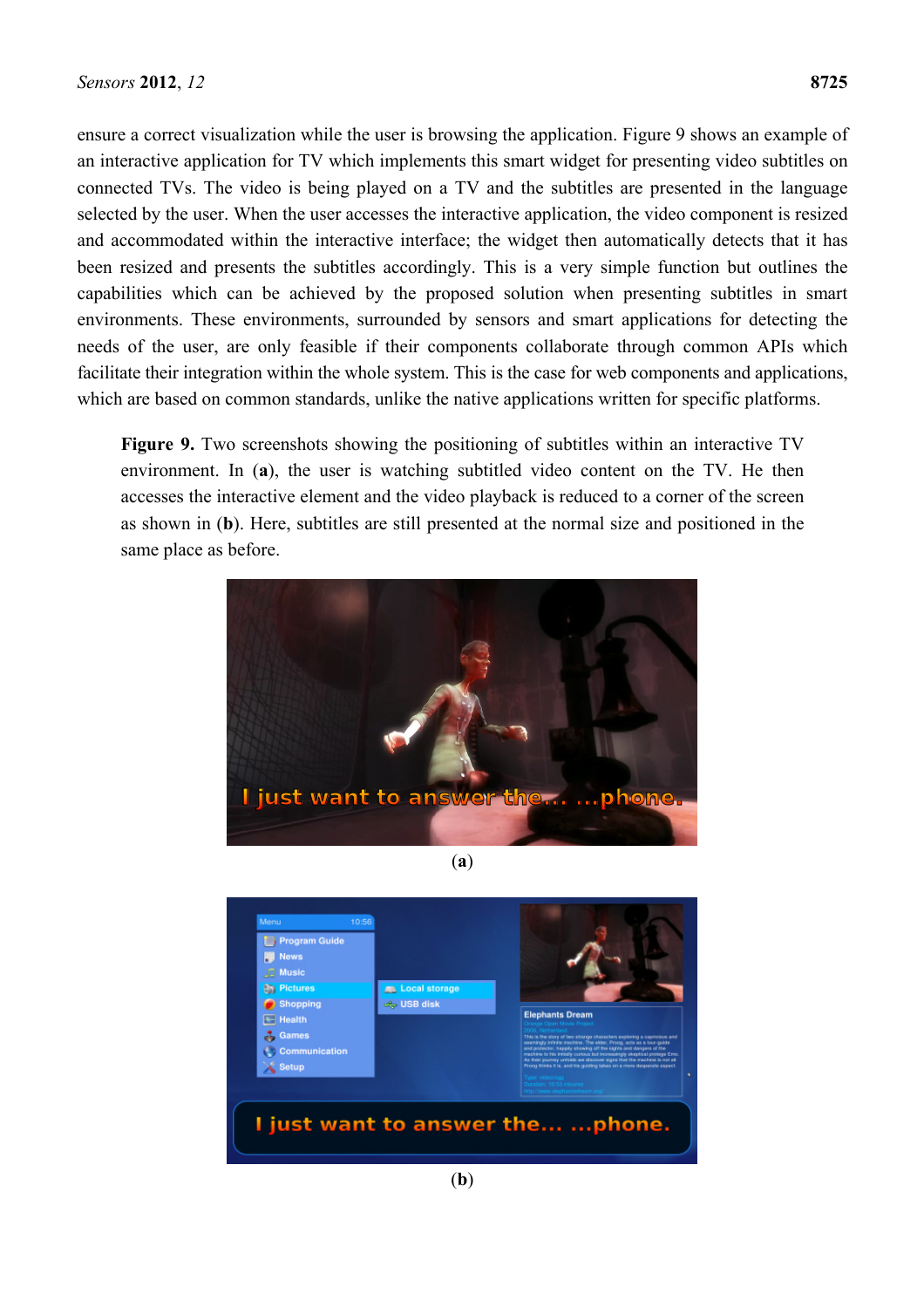### *5.3. Presenting Subtitles on a Second Screen*

Within the home environment, a mobile device can be used as the TV platform's second screen [21] on which to extend its content and management options. Mobile devices can become an advanced remote controller, as well as the support on which to present either the same content as on the main TV set or one or more complementary pieces of content. Access to video content can benefit from this feature as it allows each user personalized access to video subtitles through their own smart mobile phone. This can facilitate access to content for people with special requirements (e.g., the elderly, children and disabled people), and thus improve the family balance. Outside of the home environment, this solution can be applied in public spaces such as theaters, museums and conferences in order to provide subtitles or complementary information to all users regardless of the language they speak. This complementary information can be permanently synchronized with the main content and enhances the accessibility not only of specific content but of the whole smart environment. In public smart spaces, a multi-screen solution like this can facilitate cultural access for people with special requirements. In theaters, for instance, a film or a play can be followed by people who do not understand the spoken language by accessing the relevant subtitles via the theater's own mobile smart device, regardless of the device operating system. Here, a mention has to be made regarding the production of these subtitles for live events or plays, where some element of improvisation is to be expected. Although in these cases the subtitle production is not usually an easy task and we do take this into account, this is beyond the scope of this research. Our proposal asserts that while subtitles are produced they can be sent to multiple (and different) devices without synchronization problems.

We have constructed a web-based mobile application to present video subtitles which are synchronized with TV content, extending the TV screen onto a mobile device. In a home environment, this mobile application connects to the media center, which serves the interactive TV application with the synchronized video subtitles (as shown in the previous section), via the WLAN network. The user receives the subtitles of the current video content on his or her mobile device and can change the language, size and color of subtitle texts independently from the TV stream or of any other connected device. This mobile web application applies the same SMIL subtitle synchronization principle proposed in this paper. The main difference with regards to implementation from the previously highlighted examples of the use of the application is the synchronization requirements between the media center and the user device which is acting as a second screen.

In our implementation, the user device application receives the current playback time from the media center, which acts as a server. The Media Center and device SMIL timelines are then synchronized and the mobile browser engine can then present each subtitle at the correct time. This enables the extension of multimedia content onto all connected devices available in the user environment and can be integrated in AmI systems via its communication with the sensors and applications, which makes possible the automatic recognition of the user's needs. Figure 10 shows an example of the use of this functionality for accessing TV content in order to receive subtitles from an Android 2.2 platform as complementary information. If the environment can detect the position of the user, the system can send subtitles (or indeed the whole movie) to those connected users who may have left the room. By detecting the ambient noise, the system can also send subtitles to users if it is difficult to hear the audio content.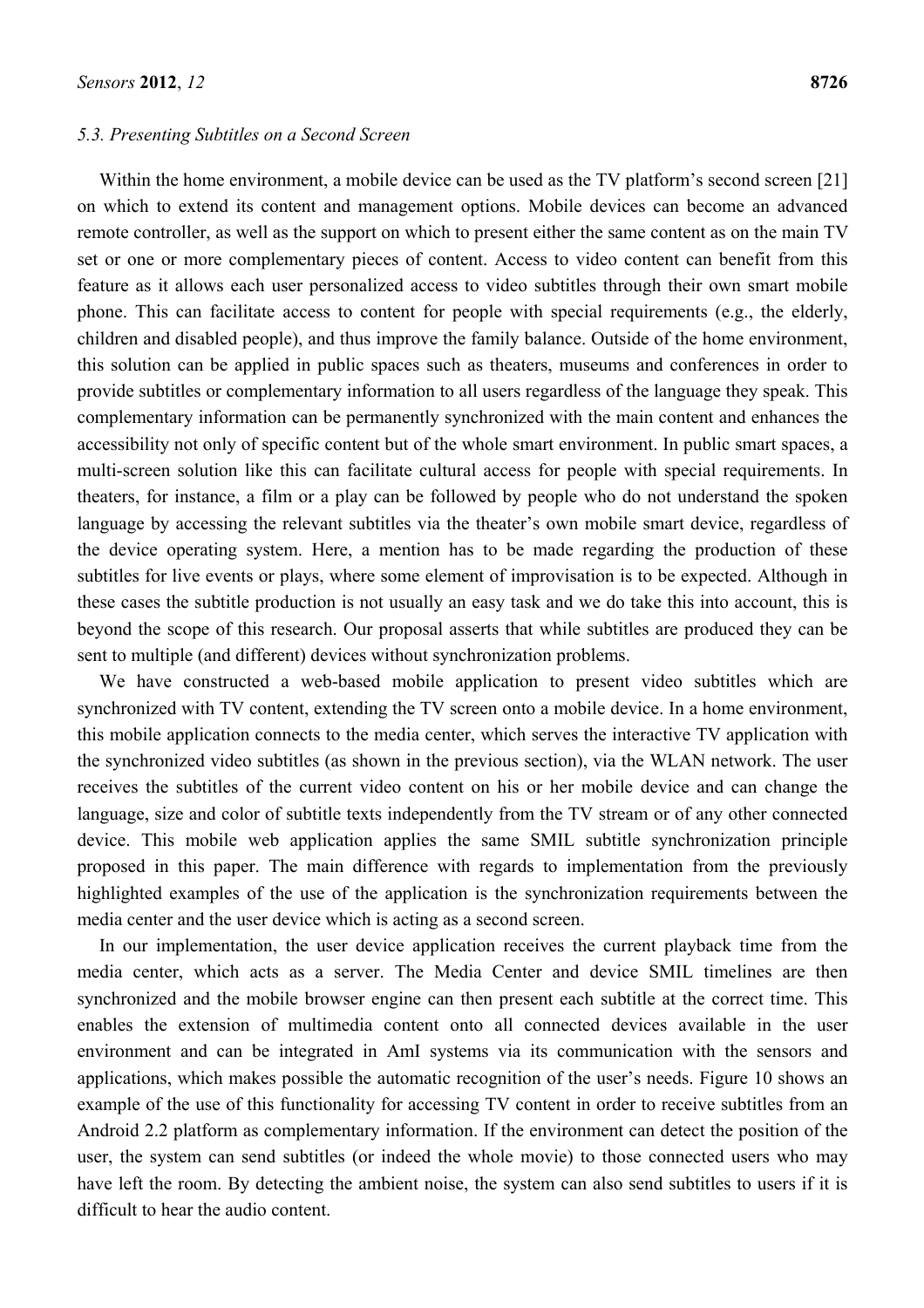Figure 10. An example of a second screen application for receiving subtitles on an Android 2.2 platform.



# **6. Evaluation of the User Experience**

The user experience provided by the proposed solution for subtitle synchronization across multiple screens and different devices in AmI environments has been evaluated in order to validate its acceptability by end-users. The evaluation scenario is similar to that presented in Section 5.3, where users watching TV content can receive complementary content on their smartphones. In the case of the evaluation, each participant was asked to watch a short movie whilst reading subtitles on their own smartphone in order to allow them understand the storyline of the fragment presented.

The first and second scenarios presented herein have not been evaluated by users because these examples do not present remarkable issues, the exception being a possible lack of synchronization between video and subtitles which is also evaluated in the case of the third scenario. Moreover, the techniques applied in the first two scenarios can be enhanced in the medium term by the HTML5 standard and the suitable definition of subtitles and captions within web documents. In contrast, the solution applied in the third scenario is a multiplatform approach for second screens which is out of the current scope of the standard definition tasks.

The main objective of this experiment was the validation of three aspects: (1) the platform independence of the proposed solution—letting the subjects use their own smartphones for the experiment. Although this could provide unpredictable results due to the loss of control over the variables which may affect the user platform (such as device manufacturer, operating system, selected web browser and any other installed function which may affect the running of the test), the experiment with users' own smartphones provided a real test of what is expected of a service for use in public spaces. A secondary reason for taking this decision was the familiarity which smartphone users have with their own devices, avoiding possible usability issues which may be experienced by users without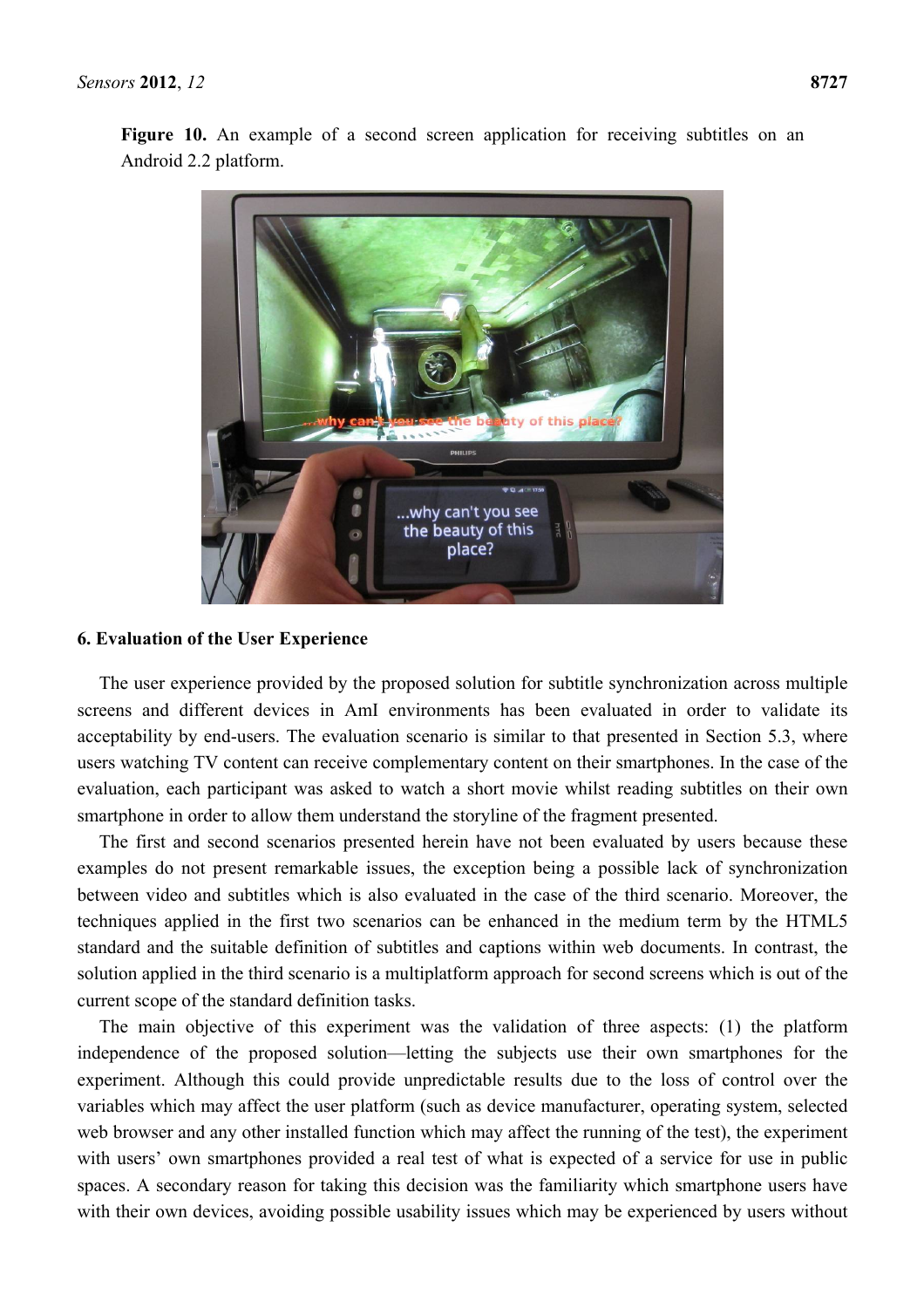previous training on this kind of platform; (2) the viability of smartphones as secondary screens based on the proposed solution and its acceptability for use at home or in theaters; (3) the quality of synchronization between the main content (in this case, the content displayed on the TV) and the secondary devices accessing complementary information (in this case, smartphones accessing subtitles).

### *6.1. Evaluation Methodology*

In order to drive this subjective evaluation, participants were recruited as volunteers to act as subjects for the experiment. A total of 15 subjects were selected, seven female and eight male, aged between 24 and 53 years old. The number of users chosen follows the samples used in similar subtitling experiments (see [2,3,17,18,20]), along with the methodology. A basic questionnaire was presented to participants in order to characterize the sample of subjects and to obtain information concerning their individual habits with regards to audiovisual content, their visual acuity (a basic test simply to check that they could understand the visual content at the viewing distance) and their degree of prior knowledge of the use of smartphones. Before this preliminary questionnaire, subjects were asked to bring their own smartphone to the experiment. Almost all the participants (86.6%) responded that they consume audiovisual content (*i.e.*, any kind of video content) every day via either a TV, a mobile device or a desktop computer. They all use their smartphone daily to access one or more Internet services (e.g., email, news, social networks, browsing the web *etc*.) and the majority (73.3%) sometimes does this whilst watching TV at home. Some of participants (46.6%) regularly consume subtitled audiovisual content, but this percentage rose (80.0%) when the subjects were asked whether they would consume more subtitled films if they were readily available. The smartphones they used were based variously on the Android (60%), iPhone (33.3%) and Windows Phone (6.6%).

For the experiment, subjects were asked to watch an open animation movie of 15 minutes duration called "Sintel" (2010) [22], which (as with the content used in the main part of this research) was also initiated by Blender Foundation. The movie was presented with sound disabled in order to force the participants to read the subtitles on their smartphones. The subjects' tasks consisted of: (1) using the smartphone to connect to the local network and access the application for subtitles; (2) freely watching the movie and reading the subtitles on the smartphone in order to understand the storyline; (3) changing the default language (Russian) to that of their mother tongue when first subtitle appeared; (4) answering a questionnaire regarding their satisfaction and the quality of the service. The questions presented were based on a 5 grade Likert scale [23] to obtain answers ranging from "Strongly disagree" to "Strongly agree".

### *6.2. Evaluation Results*

The results of the user experience evaluation (shown in Figure 11) are divided into 3 questions and answers relating to quality and 3 relating to acceptability and user satisfaction. The chart shows that the mobile web application used by subjects to access subtitles was simple enough to accomplish the required tasks. The connection and access to the application was easy and there were no remarkable issues with regards to the application usage. In addition, the operation to change the language was quick and easy for most of the subjects (and smartphones) involved in the study.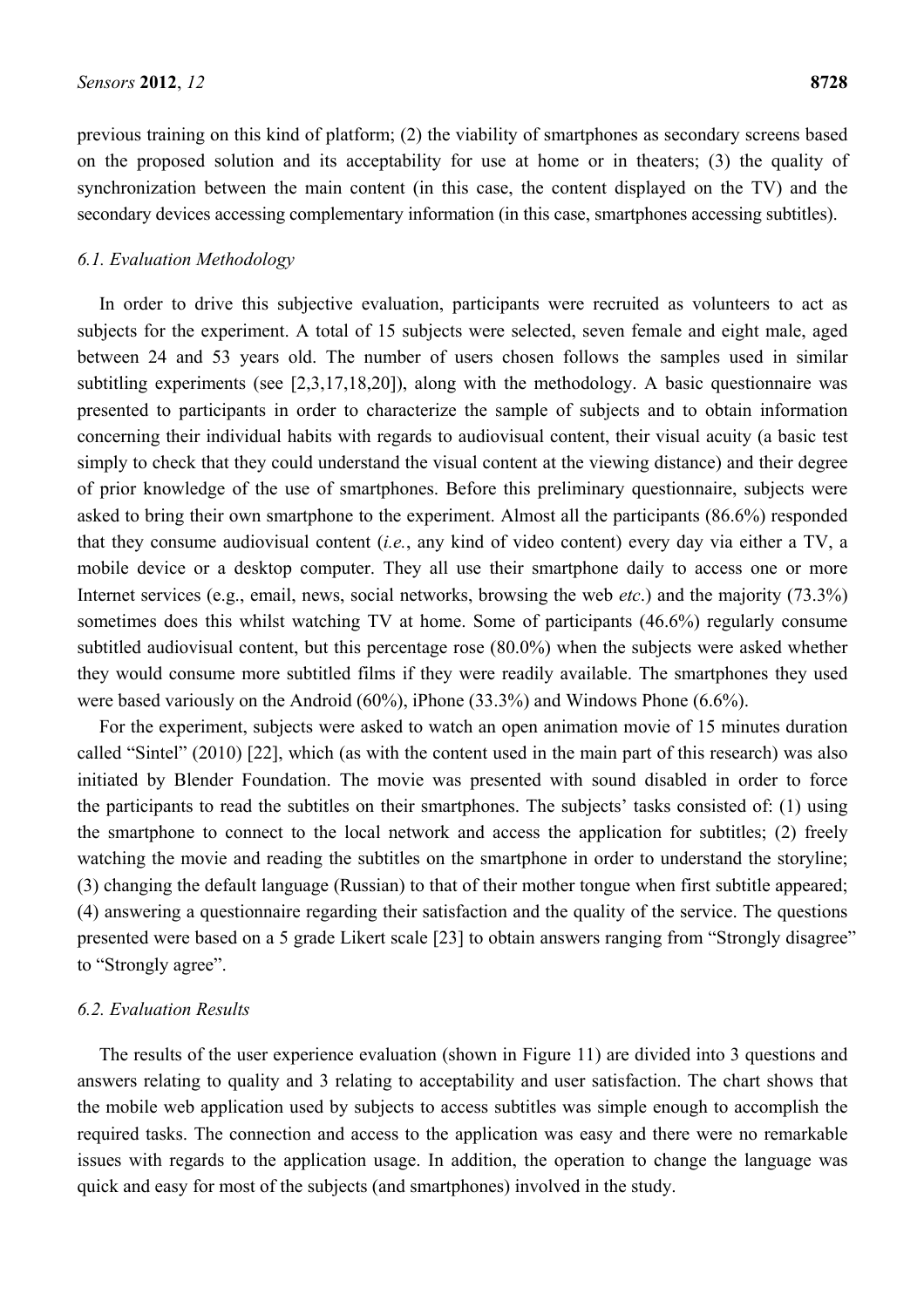

**Figure 11.** The summarized results of the user experience evaluation.

The acceptability of using a mobile device for accessing subtitles at home has been differently rated. On the one hand, although for certain situations it was seen as a useful function, some subjects did not feel that there was a need for this service at home under standard conditions. Using more devices to access complementary content must be *required* by the context, because it can be seen as unnecessary and obtrusive when not needed. This is usually the case for subtitles, which are currently presented on TV instead of on a mobile device. On the other hand, the level of acceptance of the service was totally different when applied to public spaces such as theaters, museums and the street. It seems that there are more situations in public spaces where this service is perceived as being useful or necessary. Finally, subjects largely agreed that they would use this subtitling service if it were available, particularly in public places.

Some further comments were related to improving the menu for changing the language in order to enhance visibility. Regarding subtitle synchronization, some subjects detected issues on their smartphones when changing language because their mobile browser spent a few seconds importing the new language file, which requires some DOM management. This function can be specifically optimized to run properly on devices with low resources in order to avoid these synchronization issues.

This approach has been demonstrated as being practical and has been properly adapted across different devices. The evaluation conducted provides information concerning the context where this service is perceived as being useful and may focus the attention of the service and application developers. Beyond the subtitling service, the acceptability of smartphones as multi-screen devices has not been questioned.

# **7. Conclusions**

This paper presents a novel approach for video subtitling within AmI environments which enables multi-screen capabilities to provide timed complementary content to users anywhere and at any time. The benefits of building ubiquitous web-based applications have been compared with the native support offered by the main access platforms. The rapid evolution in the level of support for the new HTML5 capabilities by major web browsers is one of the key reasons for choosing this flexible and adaptable set of web-based technologies. This paper has focused on the use of some of these standards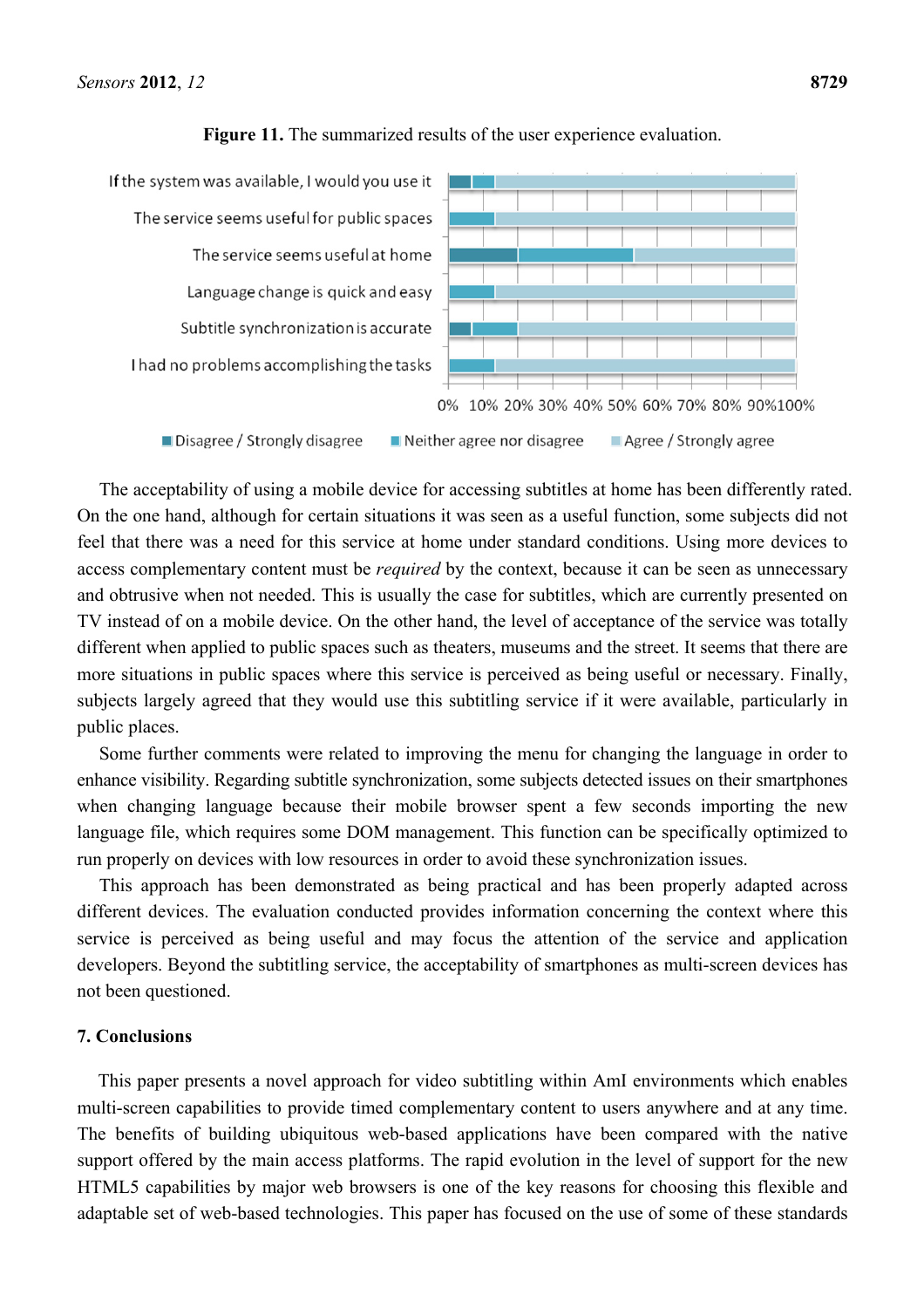(HTML5, SVG and SMIL) to improve the accessibility to video subtitles within AmI environments by allowing their customization and adaptation to the user, device and context. The three cases presented provide examples of the application of the proposed approach for different user needs (e.g., language), on different devices (desktop, mobile and TV) and in different contexts (*i.e.*, at home and in public places). Moreover, the multi-screen capabilities have been validated though a subjective test of the user experience of a service generated for acquiring subtitles on the user's smartphone. The experiment has demonstrated the viability and acceptability of the proposed solution as well as the preference of the subjects surveyed for using the system in public places rather than at home. This should be taken into account when further research is conducted into this area.

# **Acknowledgments**

This article is supported by the Catalan Government Grant Agency Ref. 2009SGR700.

# **References**

- 1. Bravo, J.; Fuentes, L.; López de Ipiña, D. Ubiquitous Computing and Ambient Intelligence. *Person. Ubiquit. Comput.* **2011**, *15*, 315–316.
- 2. Lavaur, J.M.; Bairstow, D. Languages on the Screen: Is Film Comprehension Related to the Viewers' Fluency Level and to the Language in the Subtitles? *Int. J. Psychol.* **2011**, *46*, 455–462.
- 3. Porteiro, M. The Use of Subtitles to Treat Speech-Language Disorders. *J. Special. Transl. Jos. Trans.* **2012**, accepted.
- 4. Rodriguez-Alsina, R.; Carrabina, J. Analysis of the TV Interactive Content Convergence and Cross-Platform Adaptation. In *TV Content Analysis: Techniques and Applications*; Kompatsiaris, D.Y., Merialdo, P.B., Lian, D.S., Eds.; CRC Press, Taylor Francis LLC: Boca Raton, FL, USA, 2011; pp. 601–626.
- 5. Matroska. SRT Subtitles. Available online: http://www.matroska.org/technical/specs/subtitles/srt.html (accessed on 18 March 2012).
- 6. Hickson, I. *HTML5, W3C Working Draft*, 24 June 2010. Available online: http://www.w3c.org/ TR/html5/ (accessed on 18 March 2012).
- 7. *SMIL 3.0, W3C Recommendation*, 1 December 2008. Available online: http://www.w3.org/ TR/SMIL/ (accessed on 18 March 2012).
- 8. Pfeiffer, S.; Parker, C. Accessibility for the HTML5 <video> Element. In *Proceedings of the 6th International Cross-Disciplinary Conference on Web Accessibility (W4A'09)*, Madrid, Spain, 20–21 April 2009; pp. 98–100.
- 9. Gerber, J. *Library Jquery.srt.js*. Available online: http://v2v.cc/~j/jquery.srt/ (accessed on 18 March 2012).
- 10. Dale, M.; Metavid.org. *SRT Text Tags with Languages and Categories*. Available online: http://metavid.org/w/extensions/MetavidWiki/skins/mv\_embed/example\_usage/sample\_timed\_ text.php (accessed on 18 March 2012).
- 11. Le Hegaret, P. *HTML5 DFXP Player Prototipe, W3C*. Available online: http://www.w3.org/ 2008/12/dfxp-testsuite/web-framework/START.html (accessed on 18 March 2012).